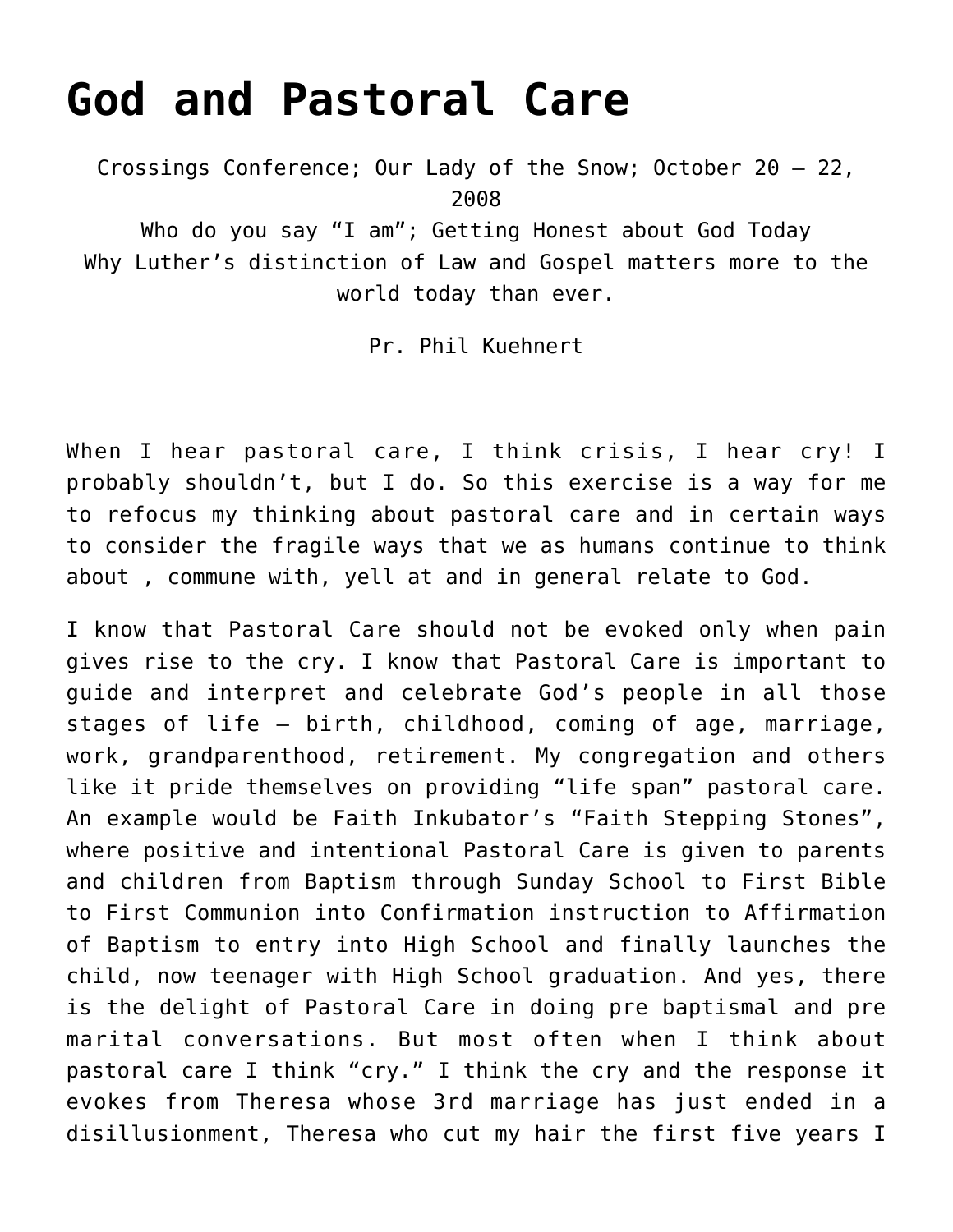was in Fairbanks. Betty for whom I provided premarital conversations for her and her 2nd husband. She has been in church once in the past six months. I shudder. When I think of Pastoral Care, I think Craig, the widower with three young daughters. I think of my own family and the tragedy that surrounds the death of my sister in law. When I think Pastoral Care, I think about Pat and Michael and Rudy and Delores and Bobbi and Jason and my brother Mark, with ages from 22 through 78, all in chemotherapy. When I think of Pastoral Care I think of David and Danielle, a couple I prepared for Christian marriage the week before Christmas this past year. They shared with me their intention of staying together in spite of David's manslaughter conviction which carried a possible sentence of 7 to 10 years in prison. Sentenced to 7 years in February, David began serving time in March. When I think of Pastoral Care, I think of my visit with Matha, 80+ years old whose son moved her to Alaska two years ago. She is in the hospital with yet another bout of pneumonia. "Pastor," she says with a twinkle in her eye, "you know I'm ready." Her one desire is to die. It is Pastoral Care in this sense which I will attempt to be honest to God and about God in front of you, as I profess, as I say who I AM is. This is my attempt to be responsive to the conference theme  $-$ "Getting honest about God today."

It may not be all bad that I still think of Pastoral Care as crisis. In fact, it may be the point of jumping into the topic of pastoral care, especially if from a Crossings perspective we see crisis as the *Krisis* of the divine Critic who finally calls us/drives us to the cross in desperate repentance.

I should also think crisis when I hear the words Clinical Pastoral Education and Pastoral Counseling. Certainly the cottage industry, birthed in the 30's and 40's, that burgeoned in the 70's and 80's into full scale academic, institutional and clinical disciplines is in crisis. By sanctioning and supporting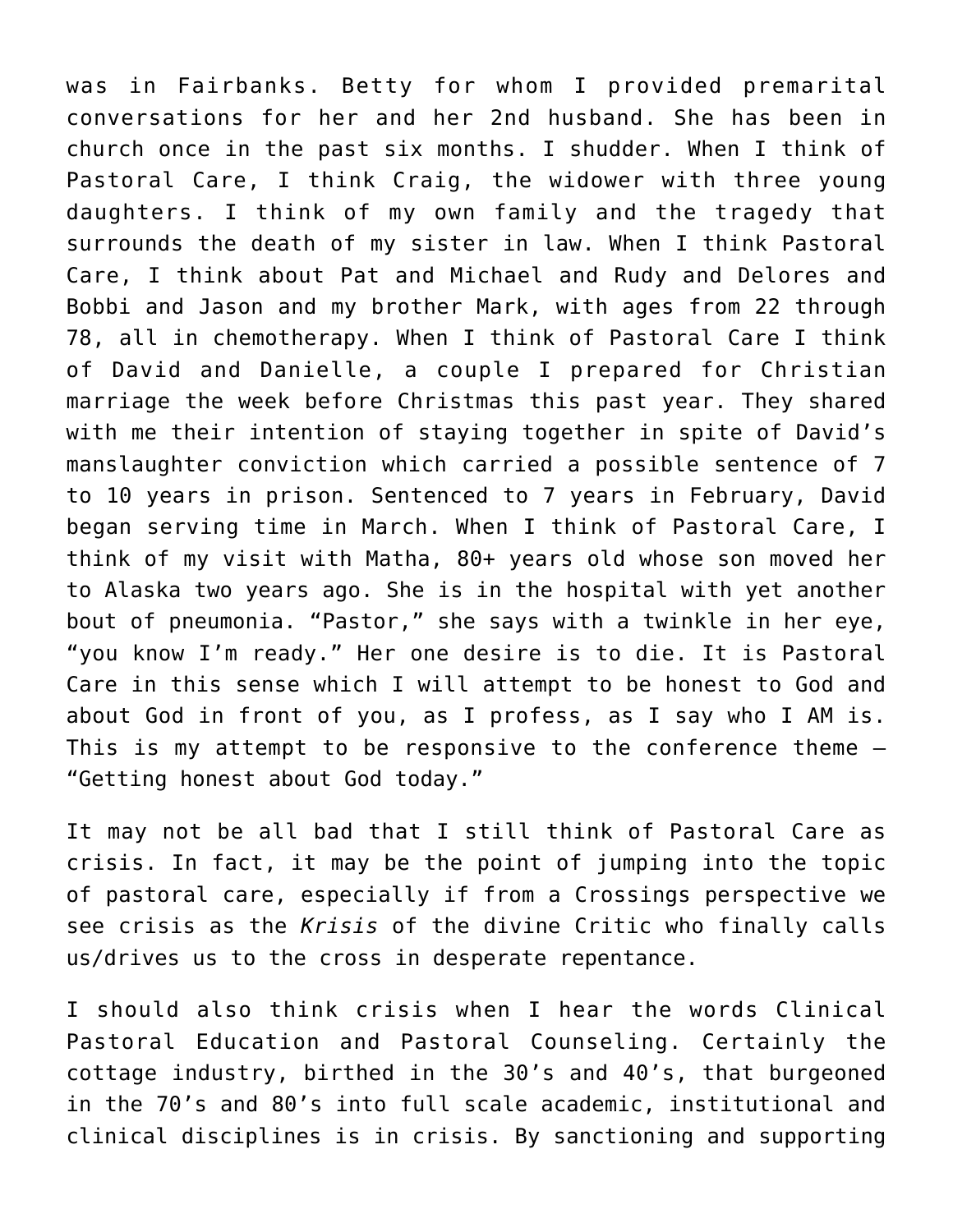CPE and Pastoral Counseling as ministries in a clinical setting, the church (mostly main line denominations) provided a place for academics and clinicians to integrate the learnings from the human sciences into what had been the "cure of souls." For a variety of reasons, these disciplines in many instances lost their theological underpinnings and became secular mental health services with a light veneer of religiosity. Already in the late 80's Rodney Hunter, one of the then young luminaries of the movement was criticizing the movement as a whole, saying that God had been relegated to a bumper sticker that was slapped on the back of the bus as it was leaving the station. Although there has been much hand wringing about CPE and Pastoral Counseling's lack of a theological base, not much has been done to address that issue.

My own experience in this world began in 1975 with four quarters of CPE at the Georgia Mental Health Institute and continued with 10+ years of academics and clinical supervision in working through a Doctorate in Pastoral Counseling and certification as a Fellow in the American Association of Pastoral Counseling. As a Lutheran Pastor who preached and administered the sacraments on a weekly basis in a parish setting, the two settings for ministry, the clinical and the parish, were often complementary with one enriching the other. But at other times it was much like living in two different worlds. I have more or less successfully integrated these two worlds, but the theological tension between the two remains.

In the world of pastoral counseling, especially in regional and national meetings of AAPC, I tried out my professing voice as someone who "still believed". I found few encouragers, mostly I was heard with patronizing tolerance. Then I lost my voice and dropped out of regional and national meetings. I am certainly not comfortable admitting this. So the present paper is an effort to once again find my voice, hopefully in a more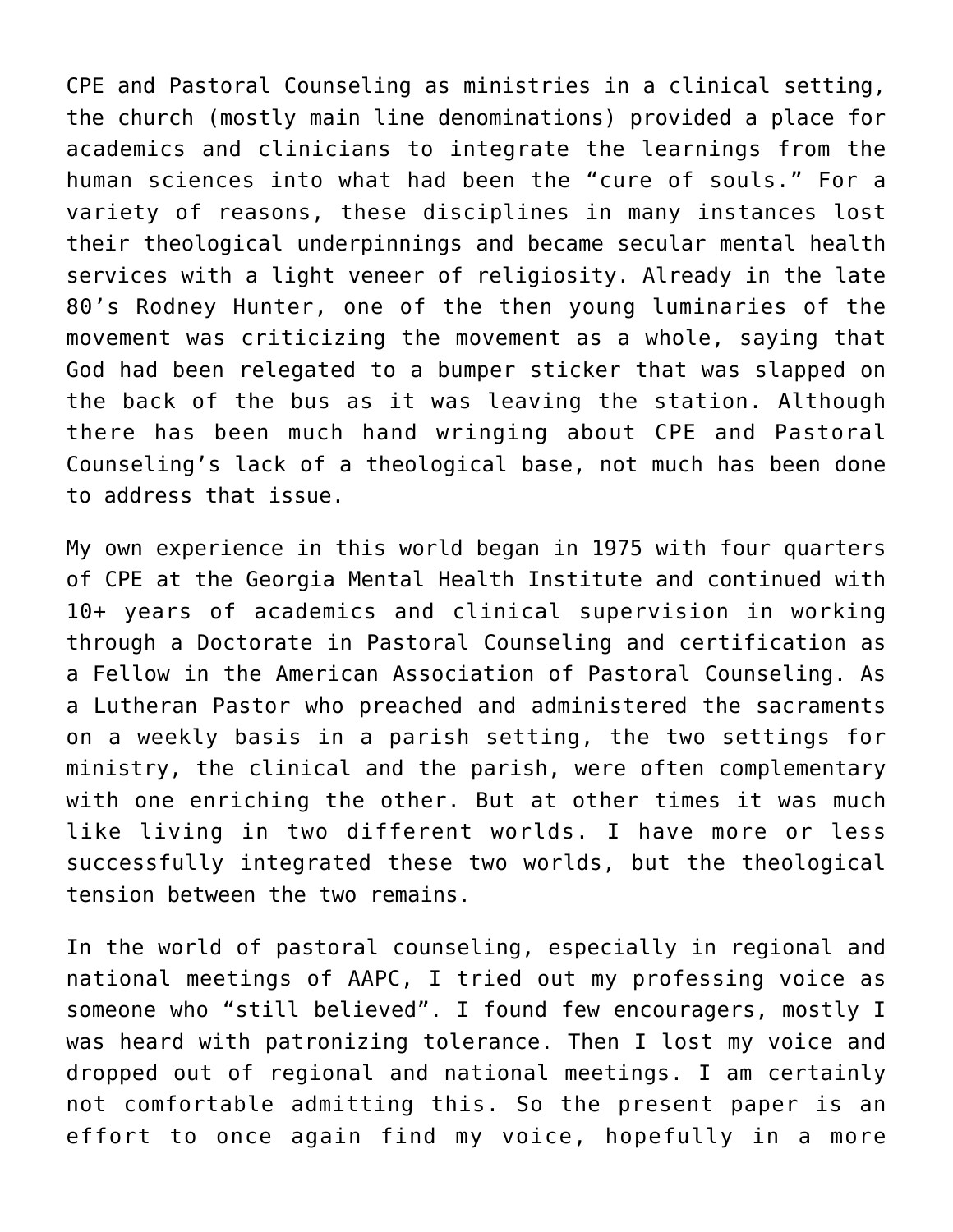encouraging environment. I want to be honest about my understanding of God in Christ, an understanding that has always informed by those buzz words "Law and Gospel" and more recently by Bob Bertram's "one gospel and sacraments."

What I hope to do is share with you my own journey of the past 64 years, more specifically the last 33 years in the area Pastoral Care and Counseling. In the process, I want to profess for myself and for those under my care as a Pastor and as a Pastoral Counselor who the great "I AM" is. While I hope this presentation does not degenerate into a maudlin confessional, you will see that I have lived my little world in an almost perpetual state of crisis, for most of which I stand under divine critique. I hope that I can be honest about God today – with you!

It was in February that Bob Sugden irrupted in our Fairbanks Text Study. For almost 25 years now, a group of deacons, pastors and priests have met on Wednesday mornings at 9:00 AM to study the texts for the rising Sunday. It is an eclectic group – but for the most part leaning toward the left side of the American religious community. I say religious, because in my more grumpy moods I claim to be one of the few in the group that still believes in Jesus! Occasionally over the years, clergy from the more conservative side come, take a look, speak, then go silent and finally slip away. The exception has been Bob Sugden, a retired military guy in his late 40's, who is the preacher at Two Rivers Church of the Nazarene. Two Rivers is one of several old hippie communities that surround Fairbanks, it inhabitants being the quintessential APP (Alaskan Personality Profile): "leave me alone and I will do it my way, but by the way I want a triple share of my government entitlements". Bob has been in the community for four years and has done wonders to tend, mend and grow the wounded and fragmented community that Two Rivers Church of The Nazareen was. Bob also attends the fundamentalist clergy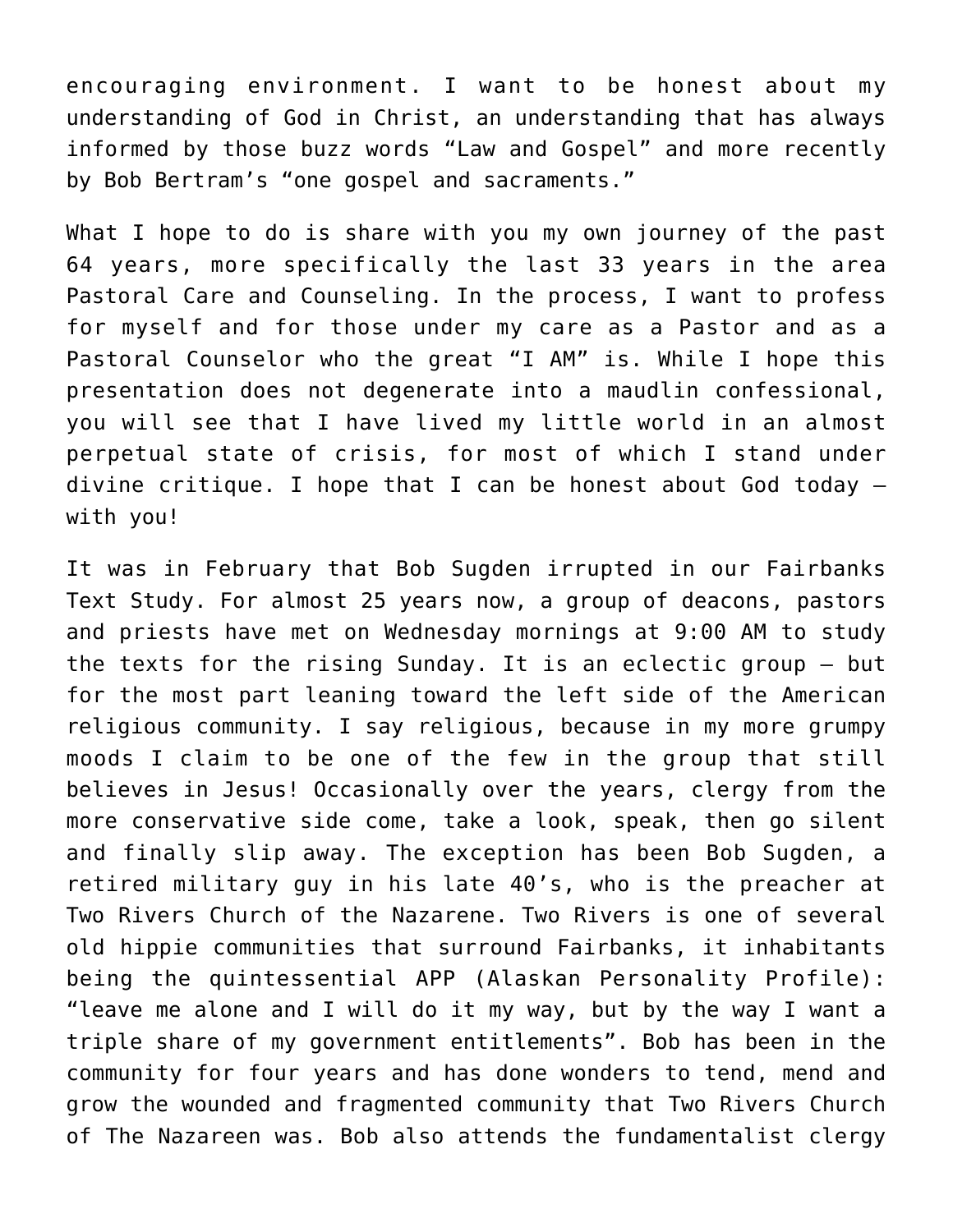prayer warrior group that meets at 10:30 on Wednesday morning. A year ago he shared with us that God had laid on his heart to be the bridge between these two disparate expressions of the Body of Christ in Fairbanks.

The irruption on that cold and bleary February morning caught my attention. Bob said, his cherry cheeks blazing with his squeaky Santa Claus voice strained in urgency, "Have you heard about The Shack?" Nobody had. He proceeded with a five minute synopsis of a book that left me spell bound. His normal hesitant speech was now a flow of eloquence and symmetry describing a riveting story line with mind boggling theological implications. That evening I went to Barnes and Noble and was surprised to find a large supply of the book. That week I read it, finding it dealt with a topic that I have spent the last 25 years exploring, both as a pastor and as a pastoral counselor – the topic of theodicy. My intuitive instinct was that it would become a break out best seller like other religious books that have had had huge cross over acceptance. Here I was thinking about Scott Peck's The Road Less Traveled, Rabbi Kushner's Why Bad Things Happen to Good People, The Left Behind Series, Wilkerson's The Prayer of Jabez, and most recently, Rick Warren's, The Purpose Driven Life.

I did not read it critically from a theological standpoint – I read it as the younger brother to Paula Hope, my sister who was still born in 1942. I was the child born to my parents 2  $1\overline{2}$ years later, alive! I read it as the brother in law to Jeani, my wife's sister, who almost five years ago was beaten to death by her husband, my brother in law Jim, beaten to death with a baseball bat. I read it as the pastor of Craig, husband to Stacey and father of four daughters including toddler Hayden. Craig comes to church with his three surviving daughters. Weeping through most the service, he admit he struggles in his believing in God. Just over two years ago he was piloting a high powered jet boat on a family outing up the winding Cheena river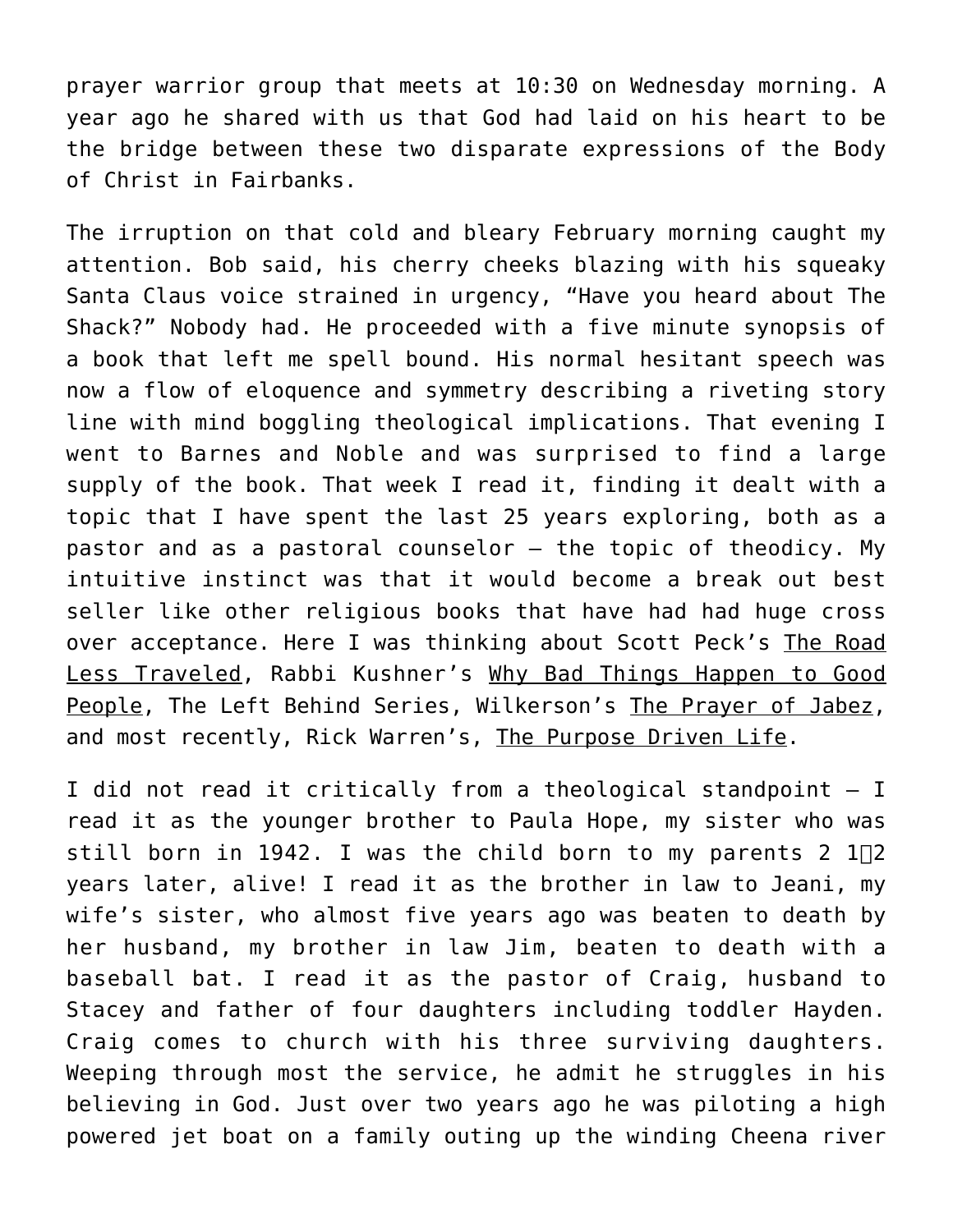less than a mile from where I live. Distracted for a moment the boat ran up on the steep bank and overturned trapping his wife and his 2 year old daughter Haydon. A fireman by profession and EMT by training, he was helpless to rescue his wife and daughter. They drowned.

When I read The Shack, I read as the pastor who less than two years before had preached a funeral sermon to a standing room only crowd of 500 + based on Hailey, the oldest sister's confirmation verse.

*Trust in the Lord with all your heart and lean not on your own understanding; in all your ways acknowledge him, and he will make your paths straight Proverbs 3:5-6*

The Title of the Sermon: **Broken Paths.**

**The unthinkable has happened. And because of the world we live in, the unthinkable will continue to happen. That is why we have fire departments and EMTs. Even the best trained and the most careful are not immune to the unthinkable, and the unthinkable has happened. And our paths are broken. And yet our broken paths have led us to this place at this time to hear God's word. The unthinkable has happened; an innocent person died on a cross in a travesty of justice. The unthinkable has happened, God abandoned his son on the cross. The unthinkable has happened, Haydon, precious Haydon, and her dear, intense, committed hard working mother, Stacey, drowned in a terrible accident.**

**You will not hear that things are going to be OK. They will not be OK for a long time.**

**You will not hear that this is just one of those things. If we believe God is in charge, the death of these two precious people cannot be just one of those things.**

**You will not hear that this will make all of you better people.**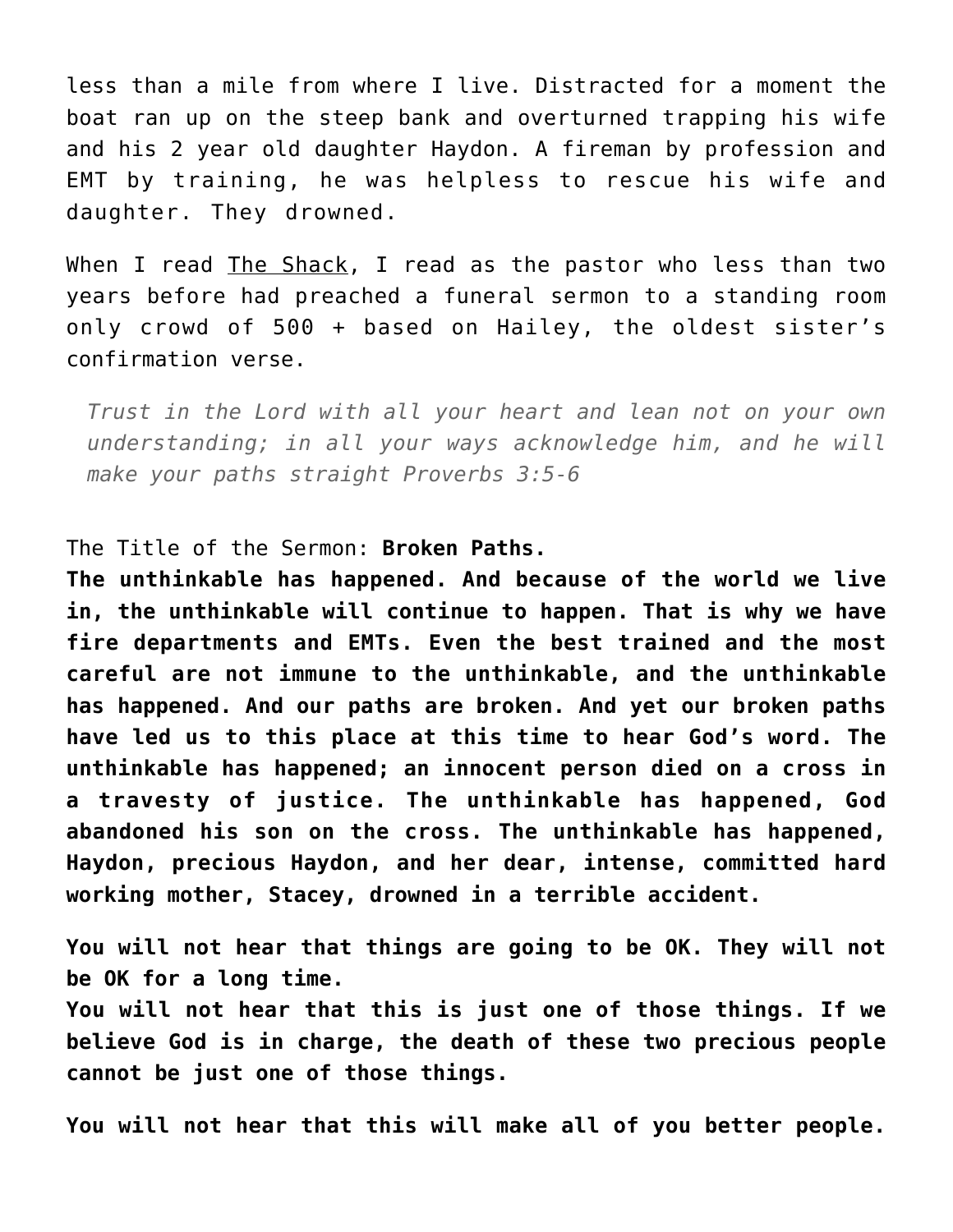**This may break you, ruin your lives.**

**You will not hear that you were chosen for this because God wanted to use you and your faith as an example for others. That is almost blasphemous. We don't know… You will not hear God wanted them in heaven more than we wanted them on earth. You, nor I nor any person knows the mind of God or what he wants.**

**But this is what you will hear: You will hear Hailey's Confirmation Verse, and you will** may **even memorize it. You will hear that God does not abandon his children. You will hear that we grieve, oh do we grieve, but we grieve in hope. And You will hear that you have choices to** make, **because broken paths mean you have choices.**

My pastoral care with Craig and his family continues. Hailey is now a high school senior and works 20+ hours a week in our congregations child development center. The next oldest daughter is in my confirmation class. The "cry" of this father/husband and sisters and daughters ring in my ear every week. So when I read The Shack, I heard their cry echoes in the cry of Mack. As the husband to my wife Judy, the sister of Jeani, I read The Shack with my own family's cry. . Many things in the story touched me deeply. But it was the struggle of Mack who holds God accountable for the brutal rape and murder of his three year old daughter that riveted me to the pages.

For those of you not familiar with the book or the firestorm of criticism that it has stirred, you need to know a couple of facts. I was shocked early in July when I saw that The Shack was no. 1 on the NY Times Trade Paperback Best Seller List. By the end of July it had sold 1.2 million Copies. In the religious fiction market, if a title sells more than 10,000 it is considered a best seller. By the end of September, more than 2 million had been sold. When I checked its current listing the last week of Sept on the Amazon.Com selling list, it was No. 4.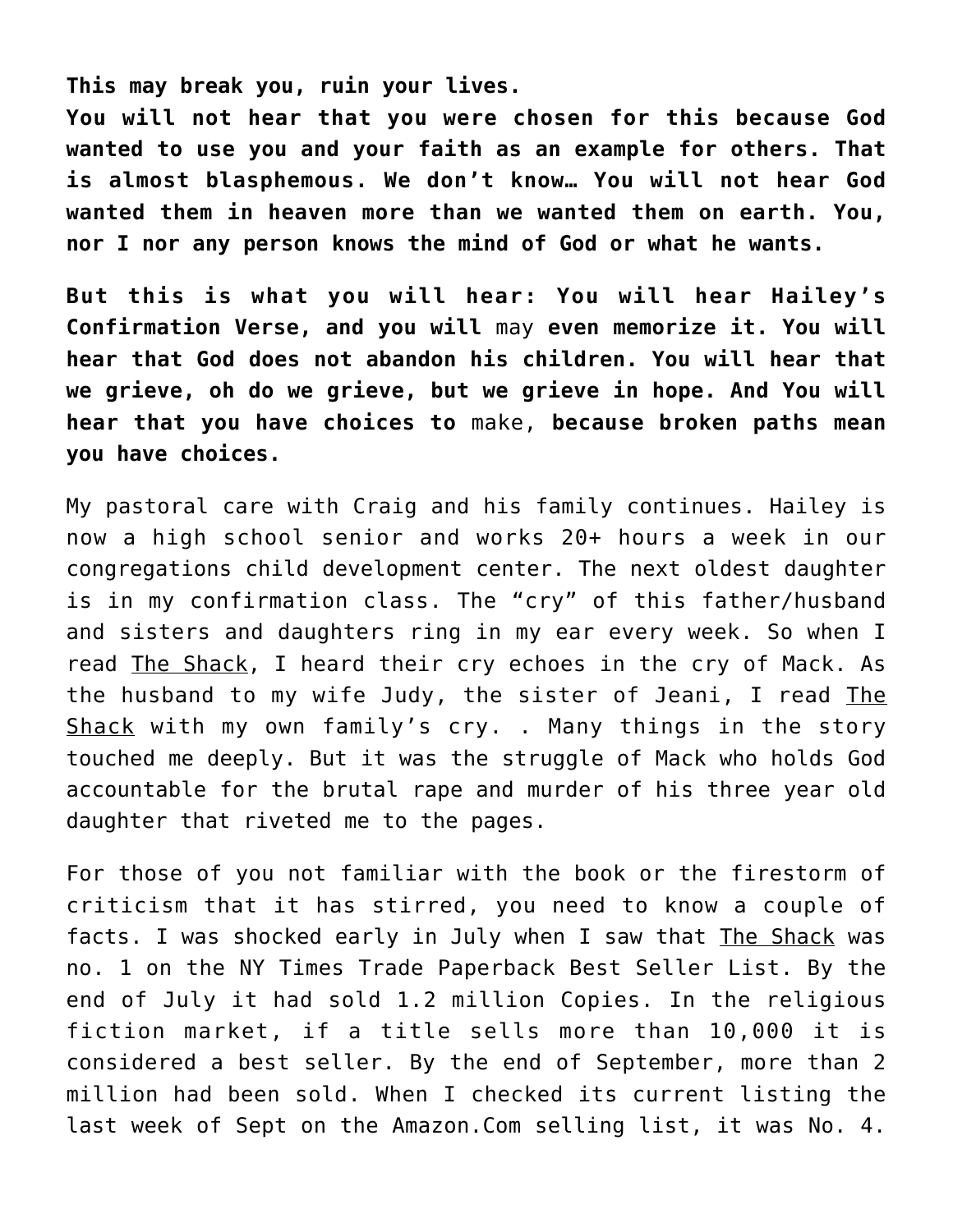However this was telling. The No. one book had 70 some reviews, the No. 2 had 9 reviews, the No 3 had some 20 odd reviews, The Shack at No 4 had over 1500 reviews submitted. When I checked this past Saturday evening, it was No. 1 with 1606 reviews submitted.

I am not here to discuss the theological merits of the book, I present the book as an example of what I think is happening with God and Pastoral Care.

If I had to redo the title of this presentation, I would make one change, I would change the capital G to a small g on the word God. god and the gods have always been used in pastoral care, again small p and small c. Generic pastoral care happens all the time and the generic god or gods are called into existence. People are starved for pastoral care, and people will find pastoral care. But Pastoral Care, capital P, capital C is honest about God. Let me offer two definitions.

**First: pastoral care provides an audience and a vocabulary for the Cry that arises from the vicissitudes of life.**

**Second: Pastoral Care provides the community of Christ with its vocabulary of Law and Gospel (one gospel and sacraments) for the Cry that arises from the vicissitudes of life.**

That means there will be pastoral care and Pastoral Care. There are cries and there are Cries. While I respect and stand in awe at the power of words and relationships to provide a vocabulary and an audience for the cry, as a Lutheran pastor, I am not proud to say how little I have traveled down the road of integrating my clinical and academic experience into my Lutheran theology, especially the Law Gospel part of it. My wake up call to where I was headed in losing touch with my Lutheran heritage came at a Pastors Conference at Solid Rock Bible Camp in Soldotna, AK in the late 90's. At that time I was up on step in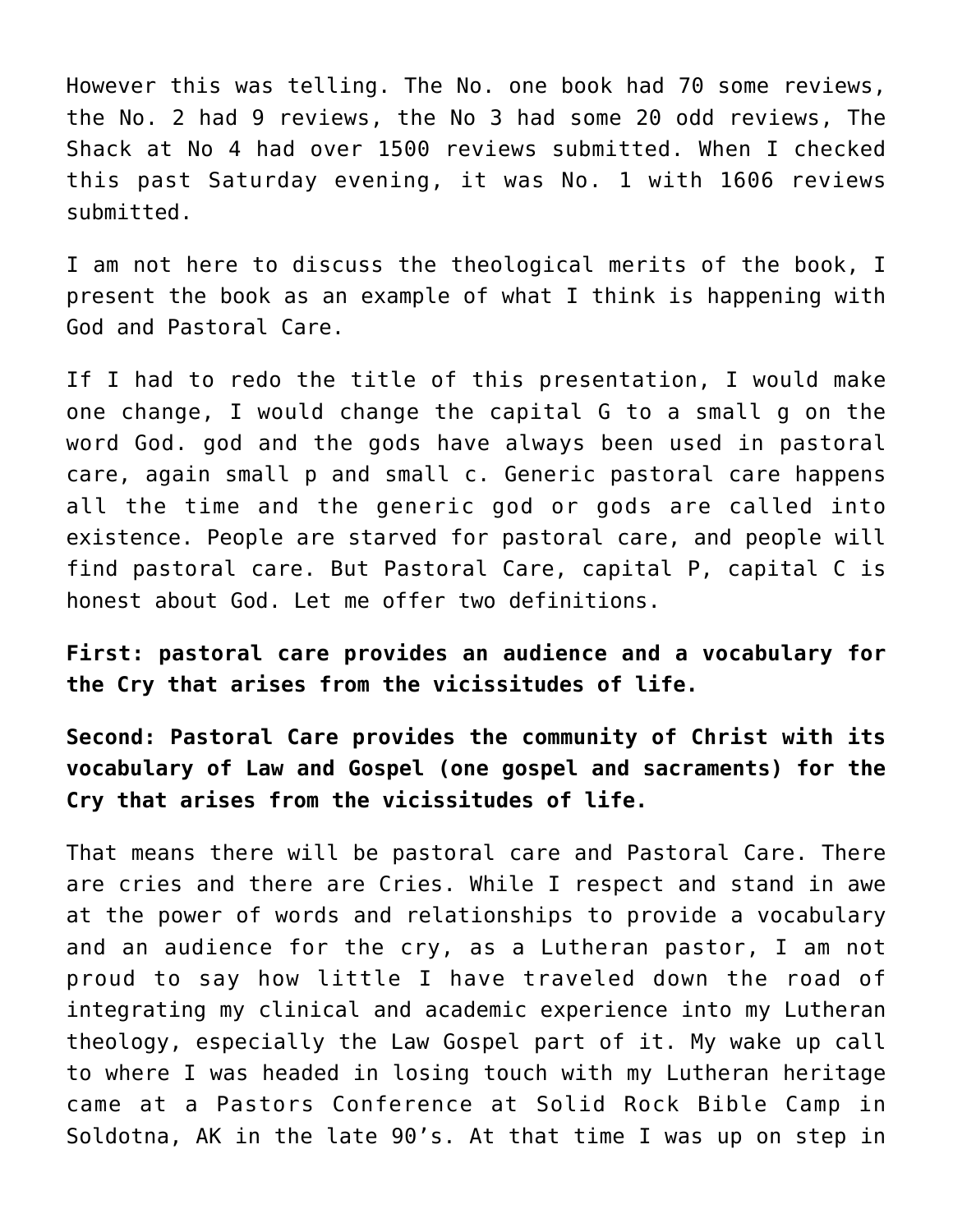balancing Pastoral Counseling and Parish Pastor responsibilities. Our Samaritan Counseling Center in Fairbanks had a new competent and hungry director, an LCMS pastor, Dr. Fred Schramm. I was doing one day a week of pastoral counseling at the center with the blessing of my congregation, living out a "pre-acceptance agreement to the call" to continue my identity as a Pastoral Counselor. Ed Schroeder was our featured speaker, and because of our prior relationship, he felt that he had a right to put me and my pastoral counseling on the spot . I was more than pleased to oblige. The details of the encounter have long since faded, but the sting of humiliation of that encounter is still felt today. As only Ed can do, he pushed me into a pastoral counseling case that I felt very good about. I came out feeling that I was offering nothing in that case, to that couple, except psychological insight and support. My identity as a Lutheran Pastoral Care provider was missing. What was worse, was that I was lost, I had no vocabulary to describe what I was doing. I'm sure that my "deer in the headlights" response was noticeable to Ed, because he in his uniquely caring way suggested that I had some more thinking to do about my work, and moved on.

In retrospect, the encounter with Ed highlights the hard work of pastoral care even before it becomes Pastoral Care. 10 years before I had completed my doctoral project, In Defense of the Indfensible: Theodicy in Pastoral Counseling, in which I had developed my definition of pastoral care and counseling. The "cry" and the "response" was central in the case material that I presented. And in that work, I did present a reasonable Law-Gospel theological orientation that honored the theology of the cross, using Jurgen Moltmann's theology as my taking off point. But the intense focus of a doctoral project soon becomes fuzzy and then dim, and in my case, very dim.

So when I read The Shack, I suddenly found myself in familiar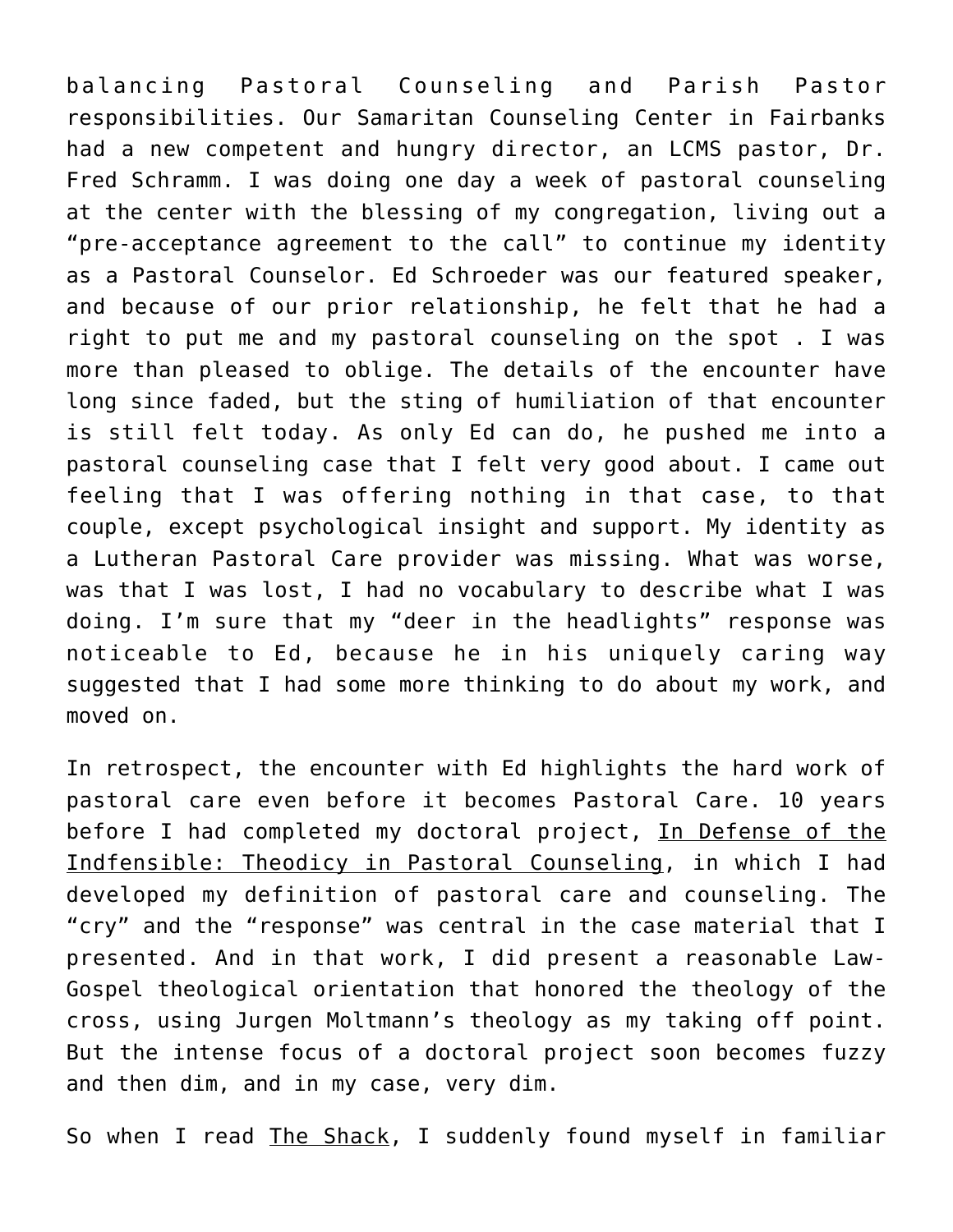territory. The book is a great example of living out the hard work of theodicy. It's popularity reflects the hunger of many to hold God accountable. The book presents God as being physically present. God, in three persons, speaks to the "cry" and provides a response. "This is good stuff" I found myself thinking again and again.

Pastoral Care is hard work, because it takes God seriously. pastoral care does not take God seriously and removes the prophetic liability that goes with being Honest with God today. The time between my dissertation and that encounter with Ed, I had gotten sloppy with my Pastoral Counseling and it devolved into what Ed discovered – pastoral counseling. The same was true, I am certain, for my Pastoral Care which had devolved into pastoral care. And not only is Pastor Care hard work, because it of necessity carries with it the responsibility to provide God's judgment, it provide a ready amount of risk. The risk is meeting the "old adam" that denies his need of repentance. That denial becomes reactive and is often is experienced as intimidating.

Let me give you a recent example of the risk that goes with Pastoral Care that is Honest to God Today. A week ago this past Saturday in Thursday Theology 539a, titled "Colleagues, I couldn't Resist", Ed brought his crossing critique to bear on President Bush's address to the nation on Thursday of that week in which Bush said about the financial crisis ""We can solve this crisis and we will,' The piece was a typical Ed Schroeder rant, similar to the one he wrote following the Va. Tech shooting last Spring, and more recently, on Rev. Wright, Barak Obama's pastor. His critique of President Bush seemed so dead on.

The next day, in Sunday Morning Bible Class, a class on the early church fathers perspective on Baptism, ably led by Billy Raulston, a lay historian with a particular interest in the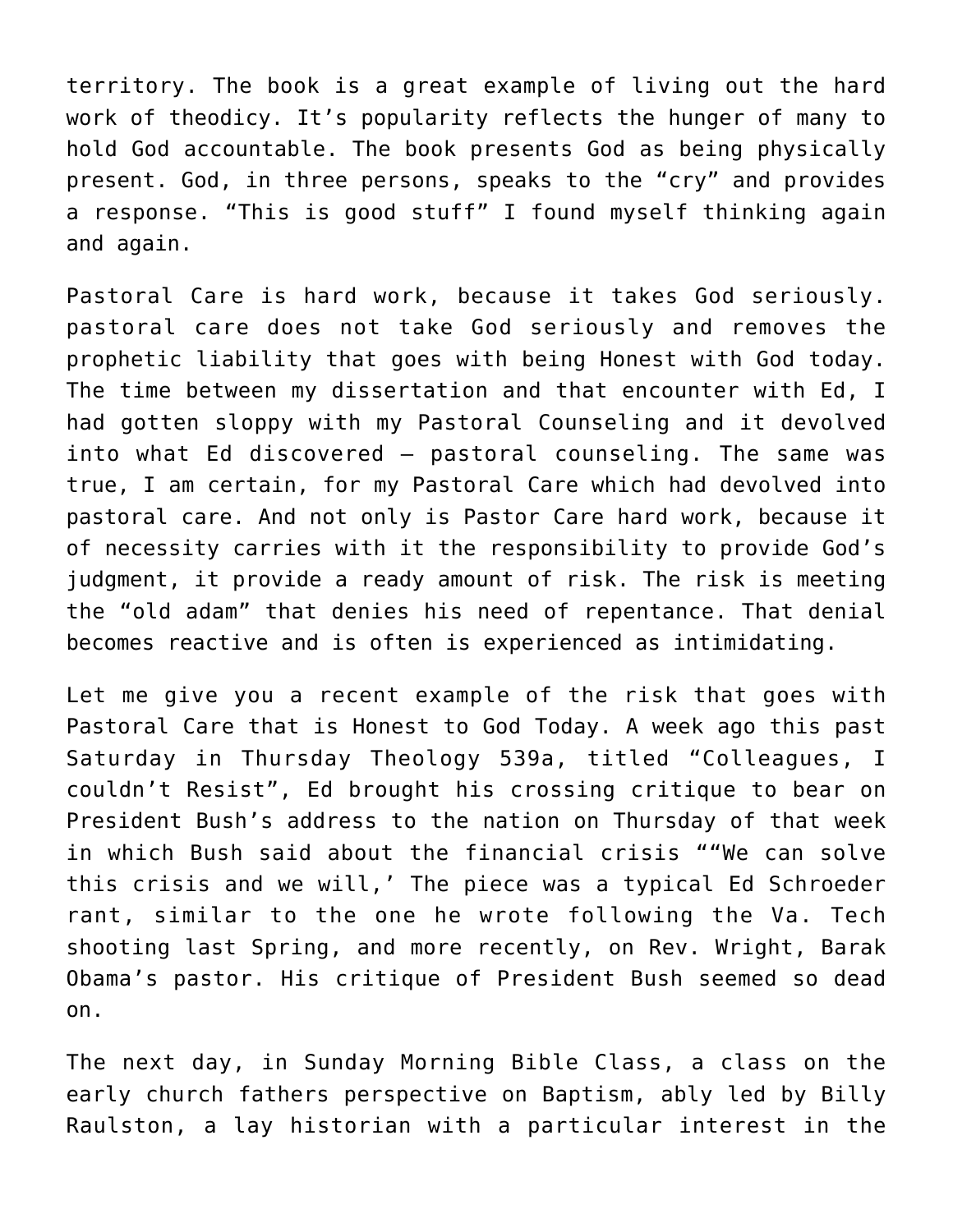early church, I made what I thought was a relevant and innocent remark in response to the growing controversy between the African Church and the Italian Church as Augustine and Pelgian's followers went at it. I said that I had trouble with President Bush's statement that he/we could and he/we would solve this crisis. You would have thought I questioned the Virgin Birth. Flaming eyes appeared and three in the class gave emotional responses. Two of them defended President Bush's confidence, saying that to do anything but that would simply fuel the panic and create more instability. One man, who I deeply respect, said that if he had a car that needed to be fixed he wouldn't bring it to church but to the best mechanic who knew how to fix it. As you might expect, I spent

the rest of the Bible Class and not a small part of the sermon time in the next hour – my associate was preaching and it was the third time I was hearing his sermon – obsessing about what I had said and why it created such a reaction. All that and wondering why I felt compelled to say anything at all, because, really, I don't want to upset anybody. COME ON, PHILIP, GROW UP! Why am I so afraid to take the risk?

Pastoral Care, in which God is taken seriously and honestly is difficult because it puts the care provider in most cases in the position of theodicist, not just apologist. Being a theodicist is a high risk business. C. S. Lewis does this again and again. He is not afraid to bring God into the "dock" and listen. His famous quote, "God whispers to us in our pleasure, speaks to us in our conscience and shouts to us in our pain. Pain is God's megaphone to arouse a sleeping world,' illustrates this. This same theme is the premise of Paul Brand and Philip Yancey's classic, The Gift of Pain. Is God active in his "critic" role in the events of the world and the vicissitudes of personal life? To suggest that God is, or even might be, exposes the dishonesty of the heart that has become sick with idolatry. To defend God's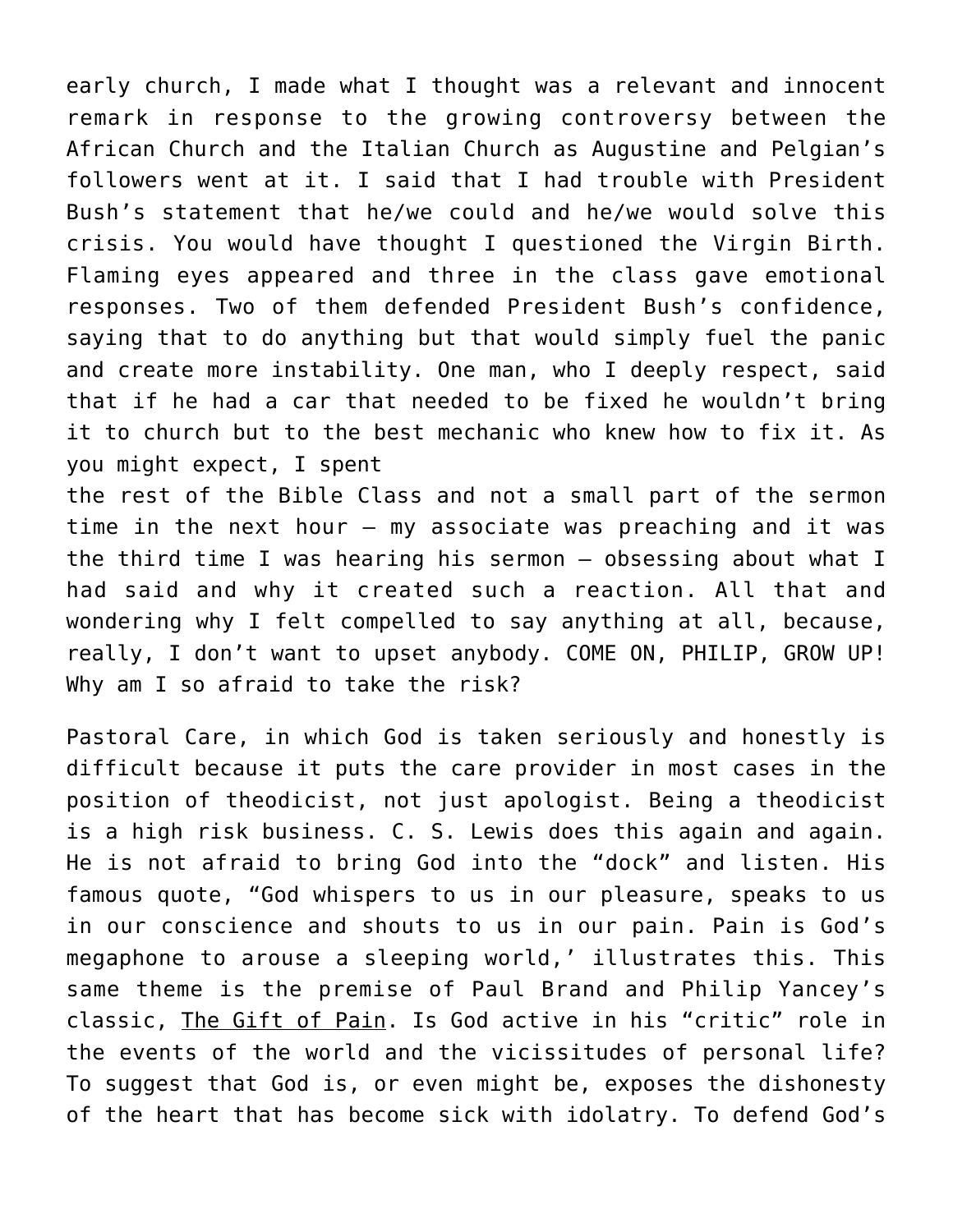action in the world as C. S. Lewis does so personally in A Grief Observed, is the result of trusting the promises.

Pastoral Care begins with a very personal view of God reflected in Genesis 2 – 12 and profoundly explicated in Exodus three. Being honest about God means that the great "I Am" who dramatically reveals his sacred name in Exodus 3, is that God who sees and hears Adam and Eve in the Garden, who confronts Cain, asks Noah to build his Ark with architectural plans, creates the confusion of languages in response to the chronic idolatrous pride of the human race and binds himself to Abraham in an irrevocable covenant. This God sees and hears the suffering of his people and responds with his personally chosen Pastor Care provider for the children of Israel – Moses. We know that Moses, Like any Pastoral Care provider wants to do in sane moments when confronted with intractable evil, Moses wanted to run the other way. But God was patient  $-$  and if you count  $-$  God puts up with and tolerates quite patiently four excuses until God loses his temper and says – go and I will send with you Aaron.

In other words, Moses did not want to hear the cry, because if he did not hear the cry, he would not be moved to provide a response. People cry because they hope that someone is listening, that someone will provide a vocabulary and ultimately some meaning to their life.

Reality shows, talk shows and call in shows legitimate the cry. And most of the shows provide a response and an audience/community. Think for a moment of Rush Limbaugh and his community of Dittoheads, or of Dr Laura and her groupies, Oprah, her show and her magazine, and Dr. Phil. All of these personalities (spell with a capital P) are pastoral care providers. Listen to Dr Phil or Dr. Laura or Russ and in a week you will "get" their gospel, which in fact is no Gospel at all.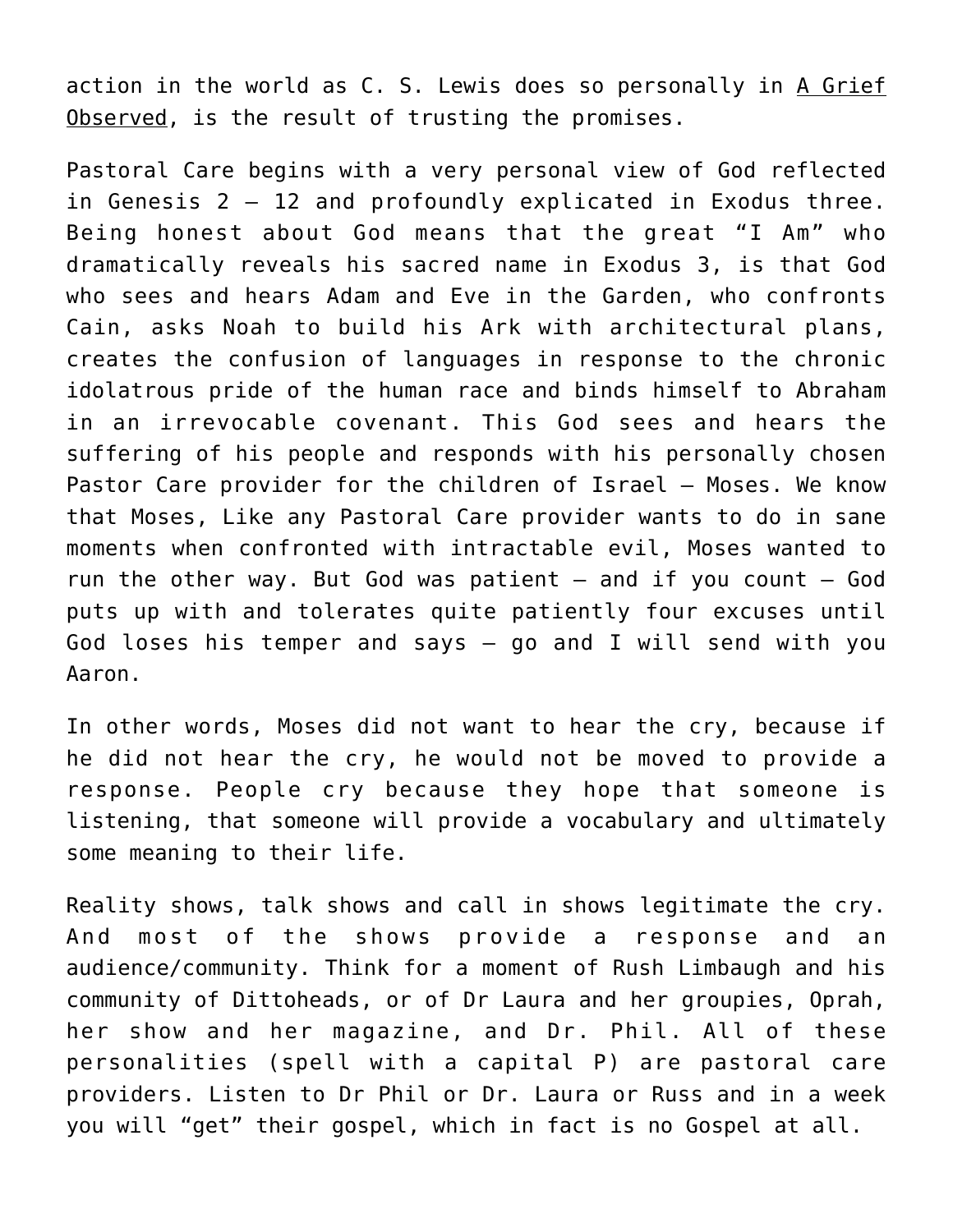And while these radio and television shows are relatively recent, there have always been books. Up until the last century, many of the books have been religious in nature. Many of these books have been the old form of "self help." Books and literature for centuries provide stories and expressions of the cry and responses that "ring human true." There is a reason that Eugene Peterson compared The Shack to Bunyan's Pilgrim's Progress. They lie in that form of "self help" pastoral care, an OTC (over the counter), alternative pastoral care literature that meets the need for the "cry" to be heard.

The Road Less Traveled, Why Bad Things Happen to Good People, The Prayer of Jabez, the Left Behind Series and The Purpose Driven Life are examples of people seeking and finding self help pastoral care. The books are the theological equivalent of OTC (over the Counter) drugs and alternative medicines. The Shack is just the latest of these, and in each there is an explicit presentation of God, the exception being The Road Less Traveled. And The Shack is unique in the way that it presents the Trinitarian community, a la Moltmann, (but of course without attribution) as the audience and the source of the vocabulary that responds to the cry of Mac, the father of three year old Missy who was kidnapped from a remote campsite in the Cascade Mountains and brutally murdered by a serial rapist.

Most interesting are 12 step programs and recent efforts to replace the "higher power" of AA with Jesus. 12 step programs generically are certainly pastoral care. The question remains, does replacing the "higher power" with Jesus make them Pastoral Care. It may, and it may not. It has to do whether or not the one gospel is professed as the power of God. My congregation in Fairbanks was the first to bring Celebrate Recovery to Alaska. Overcomes Anonymous is a fundamental version of AA. I have some exciting theological work to do with Celebrate Recovery.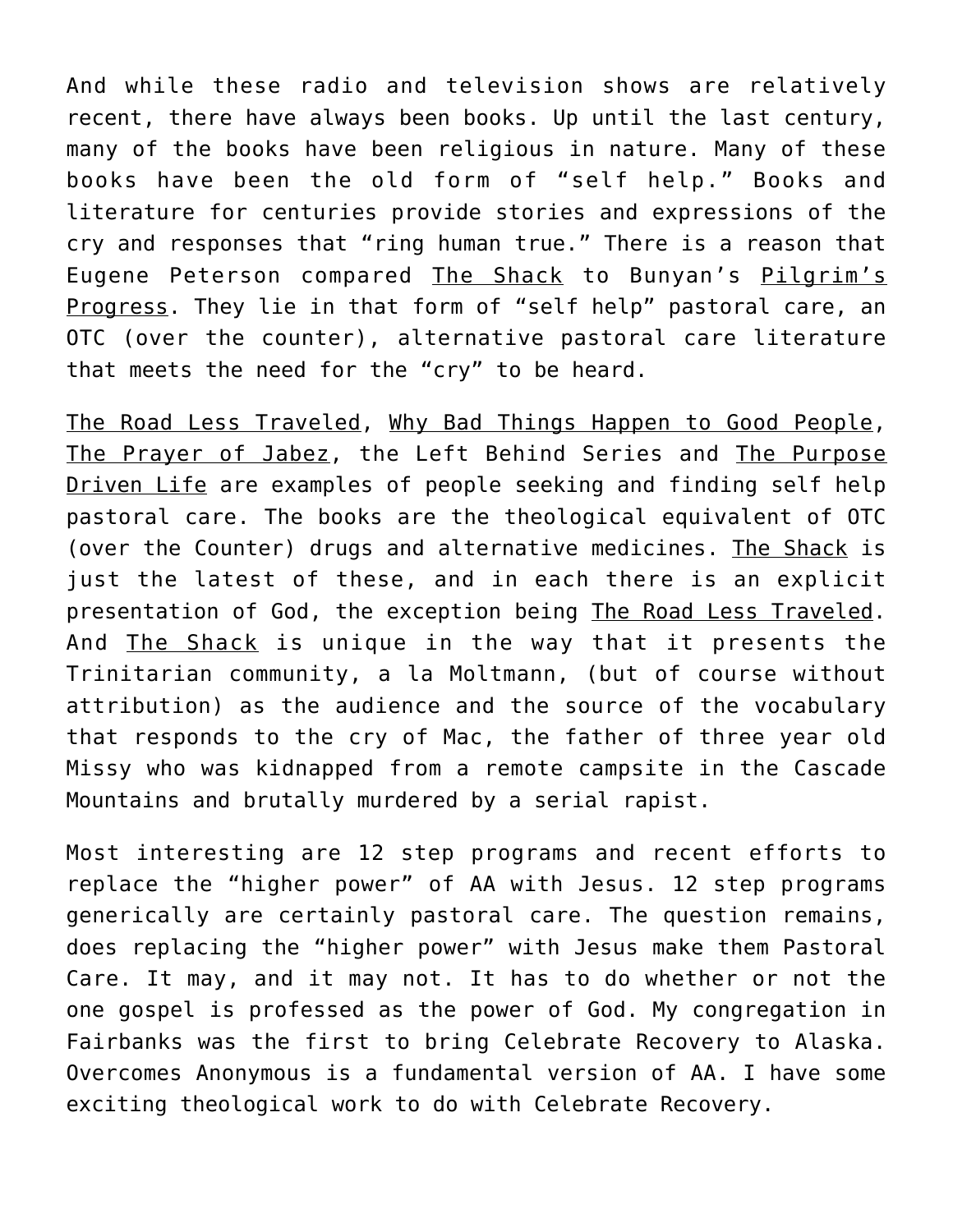But people seek pastoral care and find pastor care outside of religious circles. Women, if socially adept, will use their friends and television personalities for pastoral care. Dr Phil, Dr Laura and Oprah are three of the better known alternative pastoral care specialists in the media. Joyce Meyers is probably the best known that comes with an expressly religious orientation.

Men, if socially inept, turn to porn. If it is true that 50% of men in the United States use internet pornography on a regular basis, the allure, thrill and fantasy of the masturbatory encounter provides an audience and a vocabulary for the cry that emanates from the frustrated sexual and relational needs of many men. It is pastoral care.

Married couples also have their alternative form of pastoral care. If it is true that 40% of intact marriages in the United States have survived either disclosed or undisclosed affairs, it means that both men and women seek pastoral care – an audience, a shared vocabulary for the cry that comes from the myriad of frustrations that go along with marriage – in the initial euphoria and lust that drives extra marital affairs.

But the "one gospel and sacrament" have so much to offer. They, the one gospel and the sacraments become the heart of Pastoral Care because finally there is the good news that transcends the unthinkable horrific. Finally there is someone who has the courage to speak those things that are "human true" because there is the One who absorbs the horrific with His cry. The "final diagnosis" (Eternal Problem) morphs into the "initial prognosis (Eternal Solution). In the community of those who carry His mark upon their brows, a common vocabulary is formed that finds both its etiology and its syntax from the one who speaks the Word that cleaves the darkness. That "someone" is one who sees the anger and hears the cry. What is often overlooked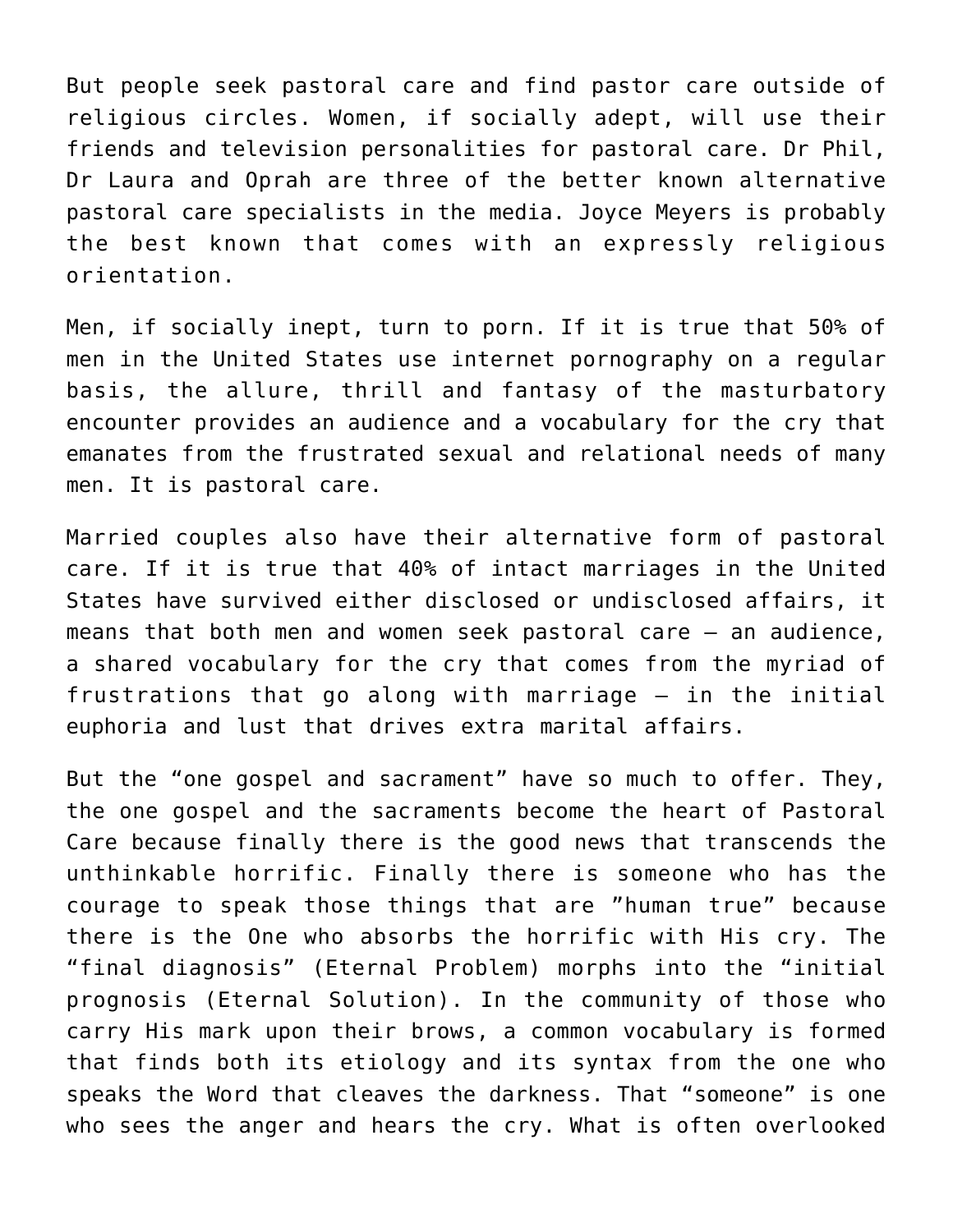is something that is so obvious. The community that gathers around the one gospel and the sacraments in its very being transforms the life of the community into pastoral care prophylaxis.

## **Pastoral Care as Prophylaxis**

Charles Simic (recently poet laureate for the United States) in his review (NYRB, Oct 9, 2008) of Philip Roth's latest book Indignation begins with this Chekov quote.

**There ought to be behind the door of every happy, contented man** some one **standing with a hammer continually reminding him with a tap that there are unhappy people; that however happy he may be, life will show him her laws sooner or later, trouble will come for him – disease, poverty, losses, and no one will see or hear, just as now he neither sees nor hears others.** Anton Chekhov "Gooseberries" in *The Wife and Other Stories*.

Still in his introduction, Simic again quotes Checkov, this time, reflecting on the present United States policy of baning images of dead soldiers' homecoming and burials. Simic: "What he (Checkov) has to say on that subject was true of Russia of his day and is true of America today:

**"The happy man only feels at ease because the unhappy bear their burdens in silence, and without that silence happiness would be impossible."**

Medically, we have come to expect it; dental surgery, or surgery of any kind – get off your blood thinner. For certain patients, a regime of antibiotics before surgery, for other the donating of your own blood should it be needed. An important part of dental care is your semi annual Prophylaxis. And of course immunizations are so interesting – giving you a small bit of the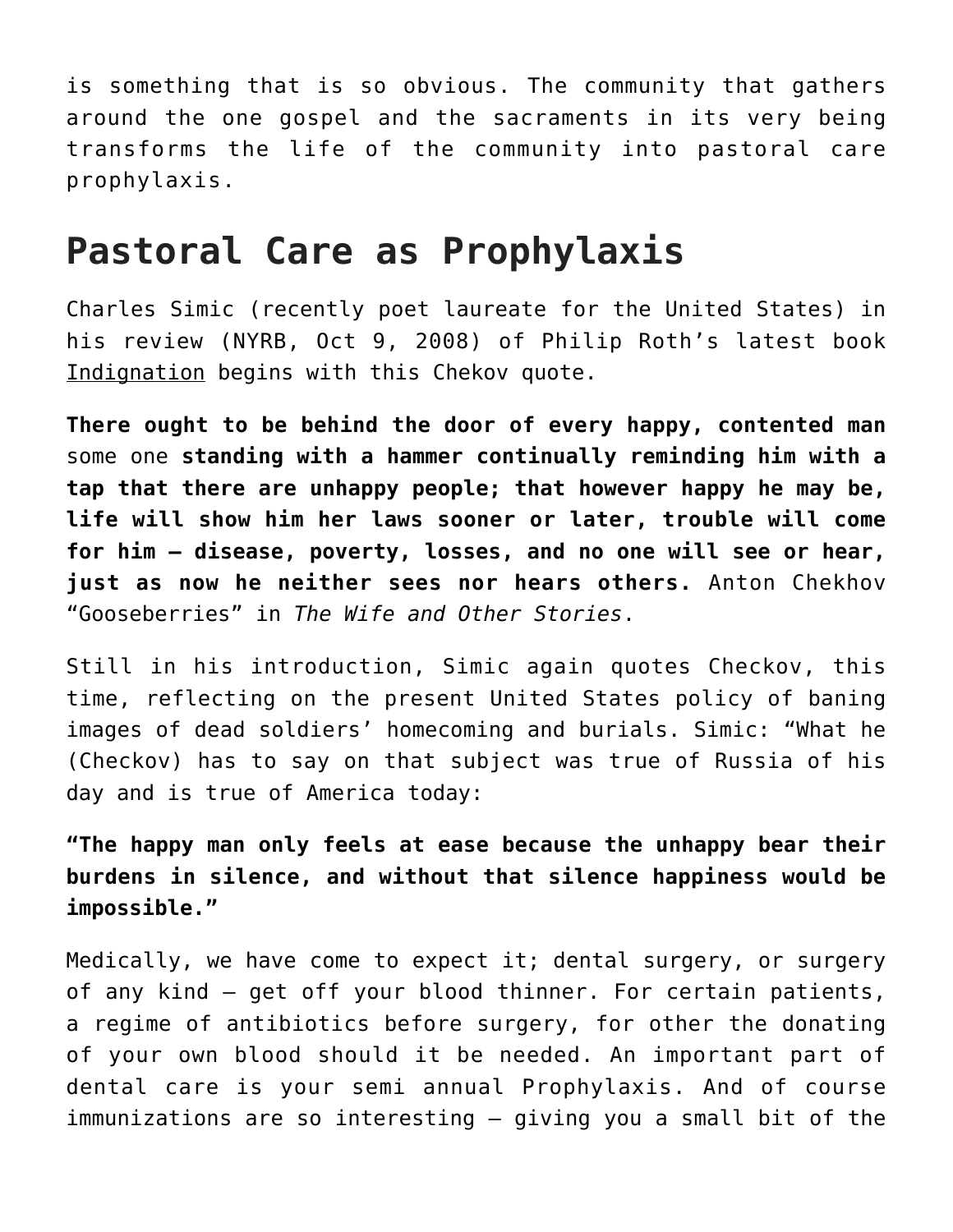disease so you can produce the anti bodies that will keep you from getting the real thing.

From a Pastoral Care standpoint – Prophylaxis comes with being part of a worshipping community. The worshipping community is God's guarantee that the cry will be heard. Anyone who has been in a worshipping community knows that the faithful are not "immune" to cancer, children with special needs, tragic deaths, suicides, and all those other vicissitudes of life that give birth to the "cry." These events that are lived through closely (I taught Sunday School with him last week) or at a distance (they went to the early service) are a solemn reminder that the cry goes up from the community. The faithful watch and listen. They watch whether or not the afflicted stays in the worshipping community or drops out. They listen to what their fellow members say and they listen to the pastor. The community is the man with the hammer behind the door of every "happy" person reminding them that there are unhappy people – people who have just had their marriage fall apart, or worse, fear that their marriage may be falling apart, people who are in chemotherapy with their hair falling out. The faithful see and hear the cry and know that they are not immune. The faithful witness how a pastor responds when her husband comes out of the closet and declares himself gay. They witness how the couple who led the youth group when their children were teenagers deal with the break up of their marriage. Children hear prayers for those undergoing chemo and ask their parents what "chemo" is. The wise parent will introduce and not only clarify the cry – why we pray for Michael who is getting chemo and whose hair is gone – but also introduce the vocabulary of the response.

The role of the Pastor (lay or ordained) is critical at this point. It is the Pastor in preaching, in casual conversation, or in intense tending to a particular "cry" that must again and again hold up the one gospel and the sacraments as the place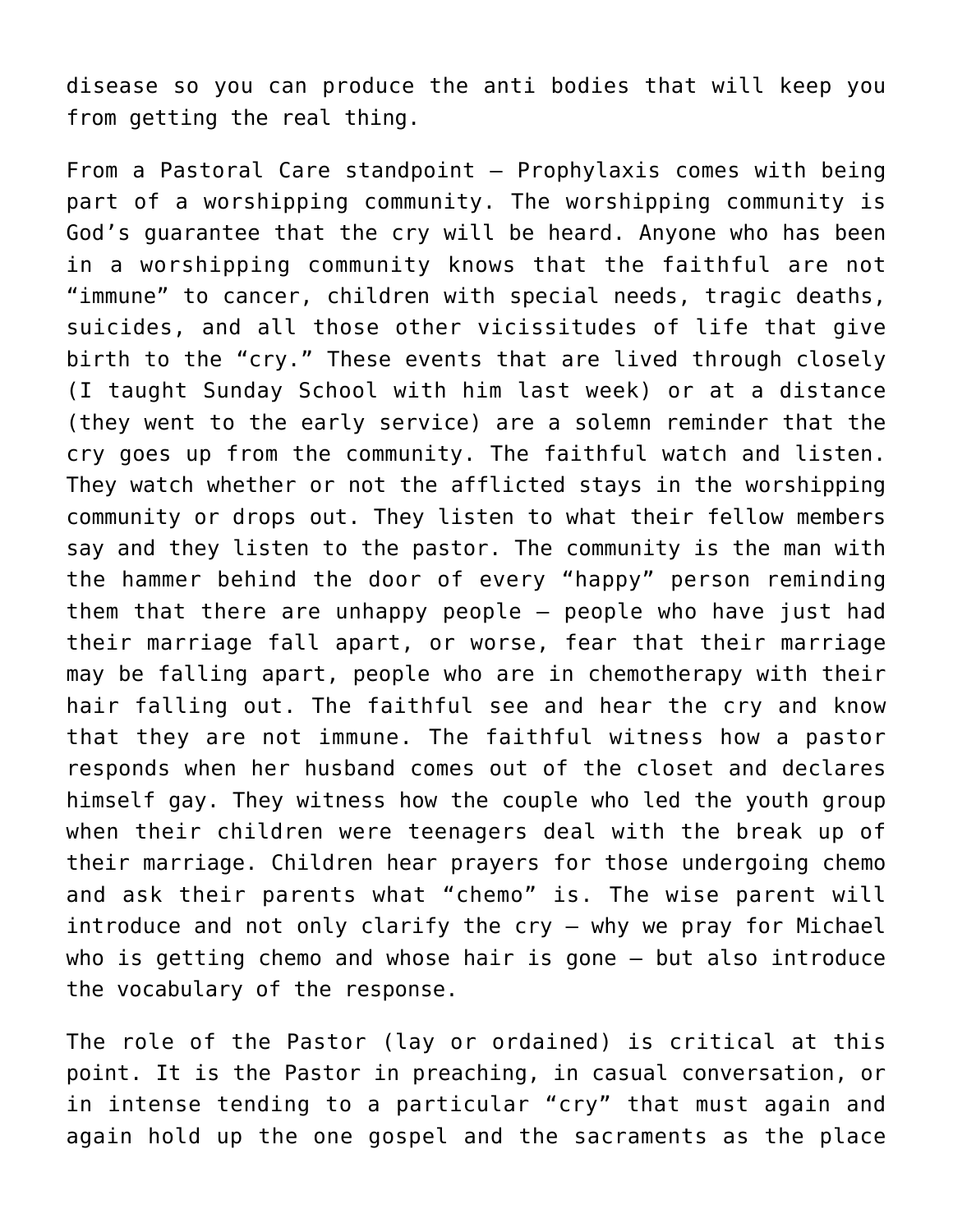resolution/reconciliation/justification is experienced. In this sense, it is hard to imagine Pastoral Care as being only incarnational presence. Pastoral Care is the response in the vocabulary and the rites and rituals of the Christian tradition that of necessity includes proclamation of the one gospel which then also points to the sacraments.

Theologically, the cry in its primordial state arises from Cain! The Theological point of the unfair situation is found in God acting as the therapist/theodicist/Pastoral Care provider to confront Cain with the death that is beginning to brew in his heart. This is the quintessential "Not Fair" situation. This is an interesting passage because there is a widespread theodical effort to get God off the hook. Even Hebrews get in on the act in which Able is commended for offering a better sacrifice than Cain. The test was not for Able, he was the gifted one – the test was for Cain, the slighted one. The argument goes like this: "Don't blame God. Able brought the acceptable offering – the lamb, and Cain an unacceptable offering – produce from his fields." This is blatant reading back into the text in order to get God "I am who I am" off the hook for choosing to accept Able's gift and reject Cain's. Class and race riots erupt when the inequality of the situation reaches a ignition temperature and there is a spark to set it off. The inherent inequity of the race situation in the United States over the past 200+ years gave rise to the riots in Watts and other cities when MLK was assassinated. The inherent inequity in the care of a special needs child as one parent assumes a primary role and the other gropes for a way to deal with the grief, leads to the break up of these extraordinarily stressed marriage. And in the sibling relationship, we have the quintessential rivalry temporary resolved in the murder of Able.

I have used this text more than any other in my ministry as a pastor and as a pastoral counselor. I do so because I am Cain.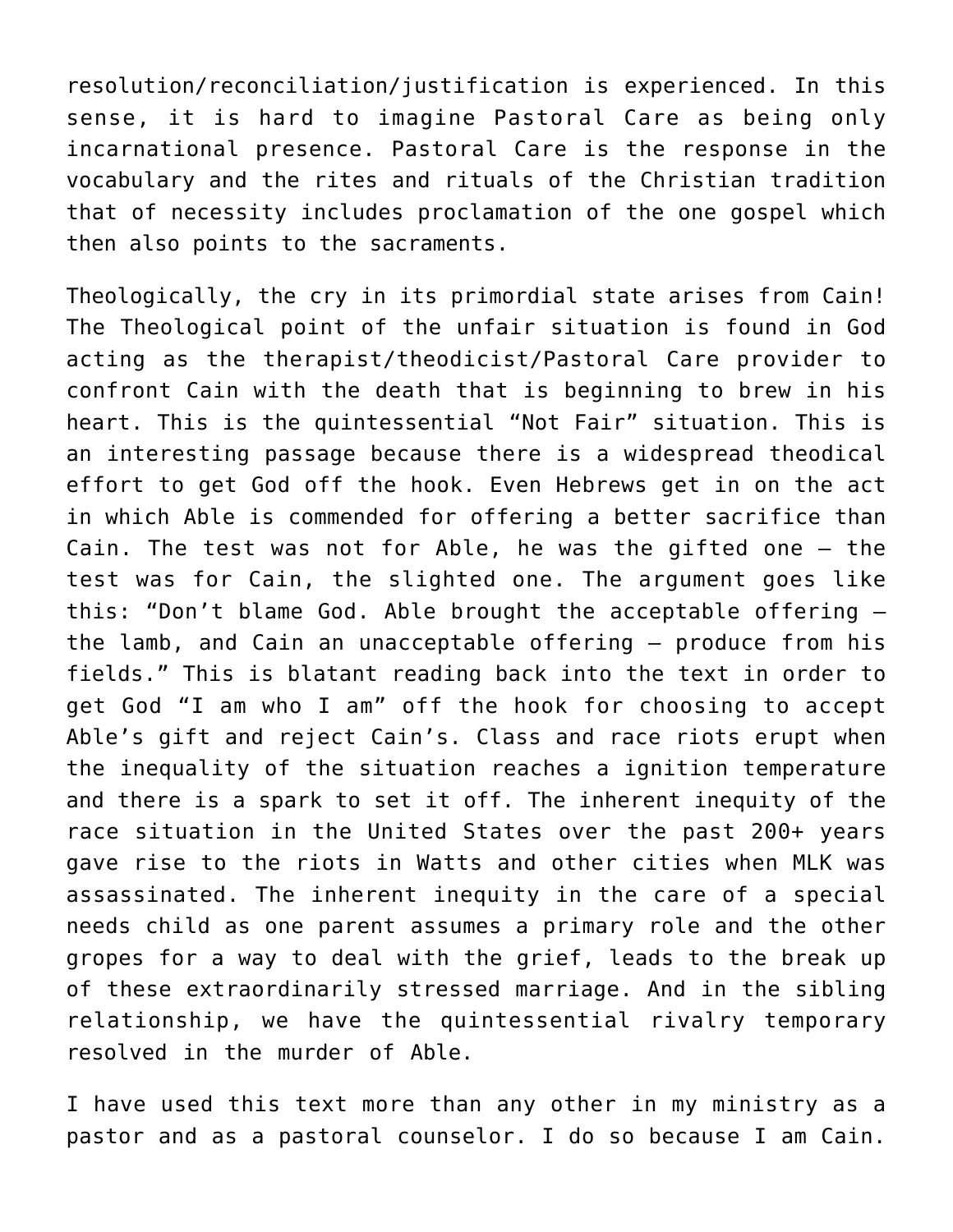My brothers are Able. A vivid childhood memory is my taking a broom stick and hitting my older brother Mark on the head while he sat unsuspecting on a Red Ryder wagon. I do not know why I was so angry but I know that there was always a residue of anger boiling beneath the surface, primarily because I was the youngest brother and the two older ones – one 11 years older the other 6  $1\overline{2}$  years older – being the youngest was something I never accepted. They were off to St. John's in Winfield or off doing exciting things during the summer working the wheat harvest on the great plains. My parents, especially my mother lived for their visits home, hoarding the goodies of all kinds until the older brothers came home. And as I got older, the anger increased. My bother Richard was a gifted organist/musician/mechanic who it seems to me could do anything mechanically or musically. My brother Mark was a gifted athlete and a tow headed all American boy – everybody liked Mark. Then there was me, and oh did I try to compete – musically with Richard, athletically with Mark, and with both of them in importance with my parents. The mantra in the house, because of Dick's blatantly open wild side and Mark's compliant and hidden wild side was "Be like Mark, don't be like Dick."

Did I mention, they both went into the ministry.. and I followed. Not because I wanted to but because I had so little confidence in myself that I took the route of least resistance and went off to Concordia College in Austin, Texas. By that time, my oldest brother Richard was an established church planter in Houma and Morgan City, LA with the most beautiful woman in the world as his wife and mother of three daughters… and Mark was finishing his seminary education in St. Louis and married to the 2nd most beautiful woman in the world. Then it started all over again. As I graduated from seminary and a year of graduate school, with older brothers, successful, well liked pastors of growing churches – I was given as my first parish,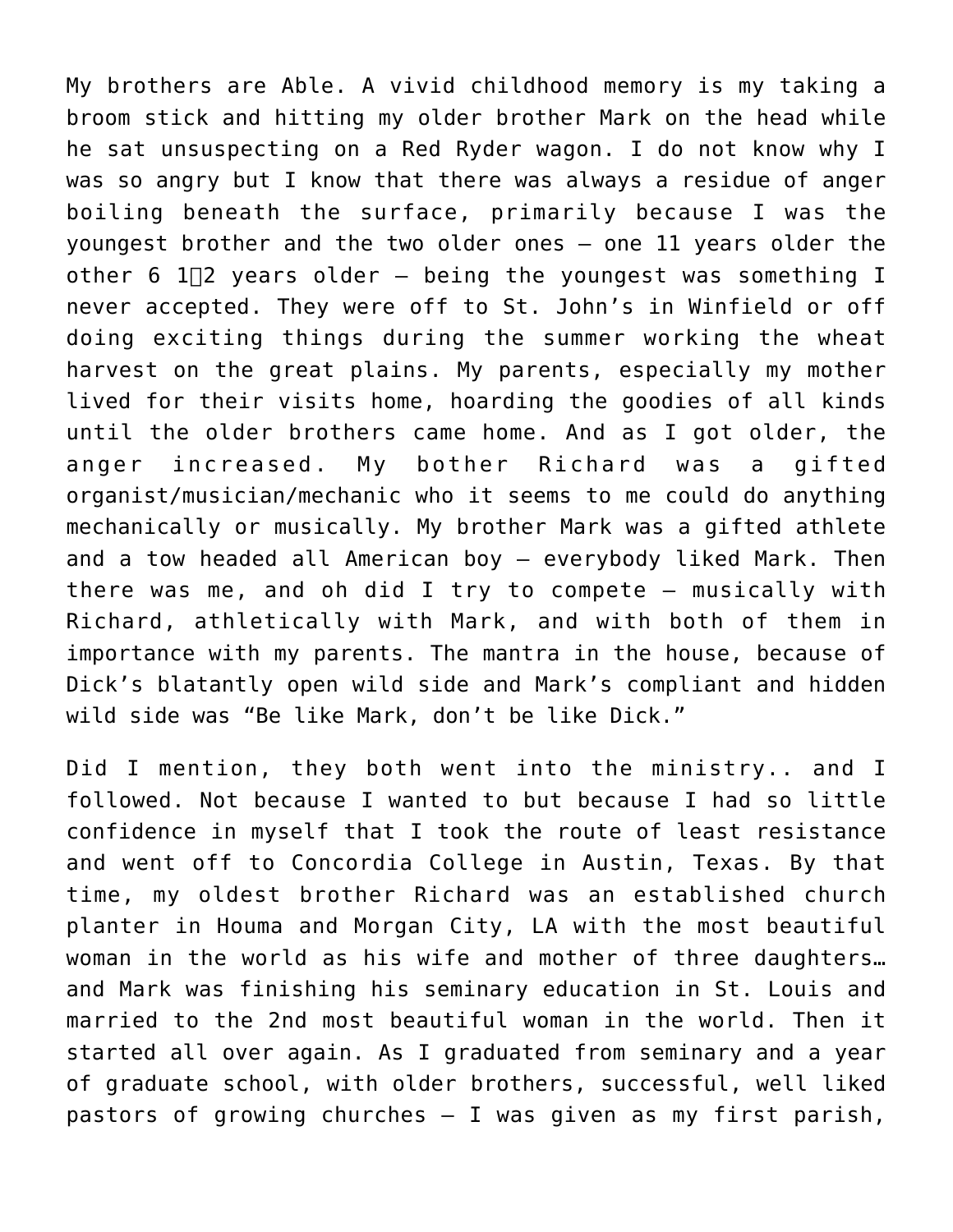Trinity Lutheran Church in the lower 9th Ward of New Orleans, a struggling black parish still recovering from the disaster of Hurricane Betsy.

So God, the therapist, goes to Cain and says – Why are you angry? And before Cain can protest "I'm not angry" God asks  $$ why is your face down? You can tell when someone is hurting. God extends pastoral care to Cain confronting him with his attitude and not letting him off the hook. The God question is always – "Why are you angry?" It is the caricatured portrait of the counselor, "so how do you feel about that?" Notice that God, the therapist, pushes deeper, asking for the deep inspection of the heart, "why are these feelings so powerful?" Usually in these instances a Genogram is a great help to uncover the generational roots, but in this case the biblical record provides no information for "family of origins" issues, except for this important one. The apple doesn't fall far from the tree. Cain's parents had done the same thing. But God's role in the two stories is different. God learned something, like the therapist in training, God may have realized that he intervened too late with Cain's parents. Not wanting to do the same, when he sees anger in Cain's face, he confronts him. With Cain's parents, God, the Pastor Care provider intervenes only after they disappear. God goes after them and confronts them, asking them to be honest. What God gets is the classic blame game. Without further comment God launches into his judgment.

Back to Cain: "If you had done the right thing, you would be smiling." TEV "If you do what is right, will you not be accepted?" NIV. "If you do well you are accepted" NEB It is interesting to note that the TEV points in a different direction that the NIV and the NEB. The  $(TEV)$  looks at the past  $-$  "If you had done the right thing…" God asks Cain the incriminating question: Why did you give the offering in the first place? Cain was looking for a response, a return for his offering. – He saw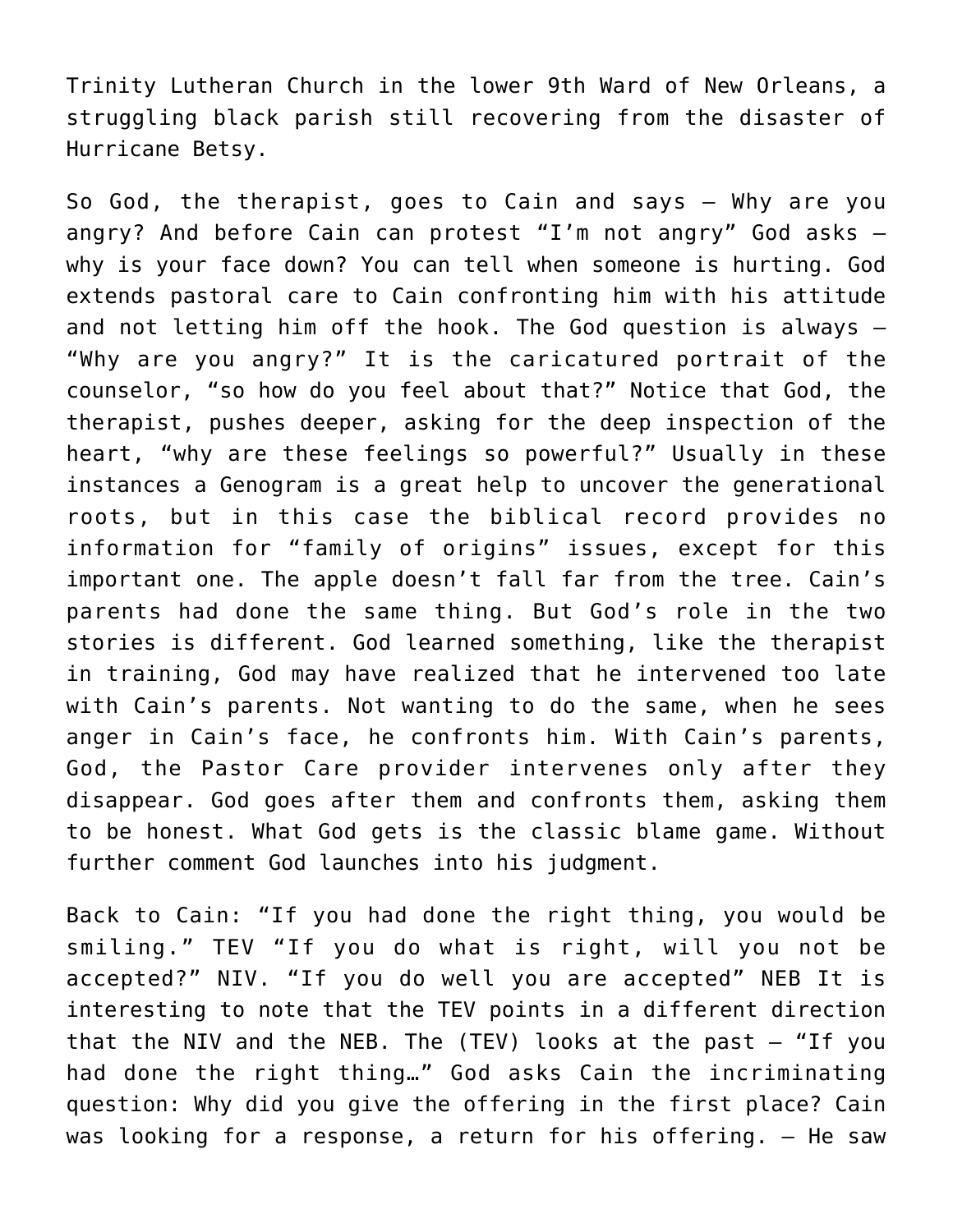what he got… but he also saw what Able got. Able received the blessing – He did not receive the blessing —- If you are older, you may remember your Sunday School leaflet picture where the smoke does not go up but rather curls down around the altar. "And Cain was very wroth." It wasn't fair. He brought produce – he was a farmer. Able brought fat portions from some of the first born. Technically Cain didn't bring an offering, it was a deal. Here is how it might have gone: "I'll bring what I can so that I can get at least the same response from God that my brother Able did." The NEB and the NIV translations focus on his impending decisions – "If you [in the middle of this crisis and your raging reactivity} do well, you will be/are accepted." If you Cain, handle your reactivity in a positive way, you can avoid disaster. Is the implication that God is testing him, warning him?

What follow supports God as critic. The divine therapist, using reality based therapy, having confronted the affect, confronts the nascent sin. The imagery will relate to anyone who has experienced a spontaneous mood swing. Sin is crouching at your door, its desire is to possess you, but YOU must overcome it. This is the engine that drives all recovery programs. You (!) must over come it. The affect is not the sin, but the affect can lead to sin or right behavior. In Cain's case – there seems to be no stopping him. Behavior modification therapies are based on the premise that there is a decision point, no matter how small, in which a person makes a decision about her/his behavior. The higher the level of reactivity (anger/rage) the shorter that decision making time. Undeniable factors that affect the decision making process is the general level of stress, past history and the basic emotional wiring one inherited from forbears.

The emphasis on personal responsibility, "but you must overcome it" (TEV) is what has made 12 step programs unique and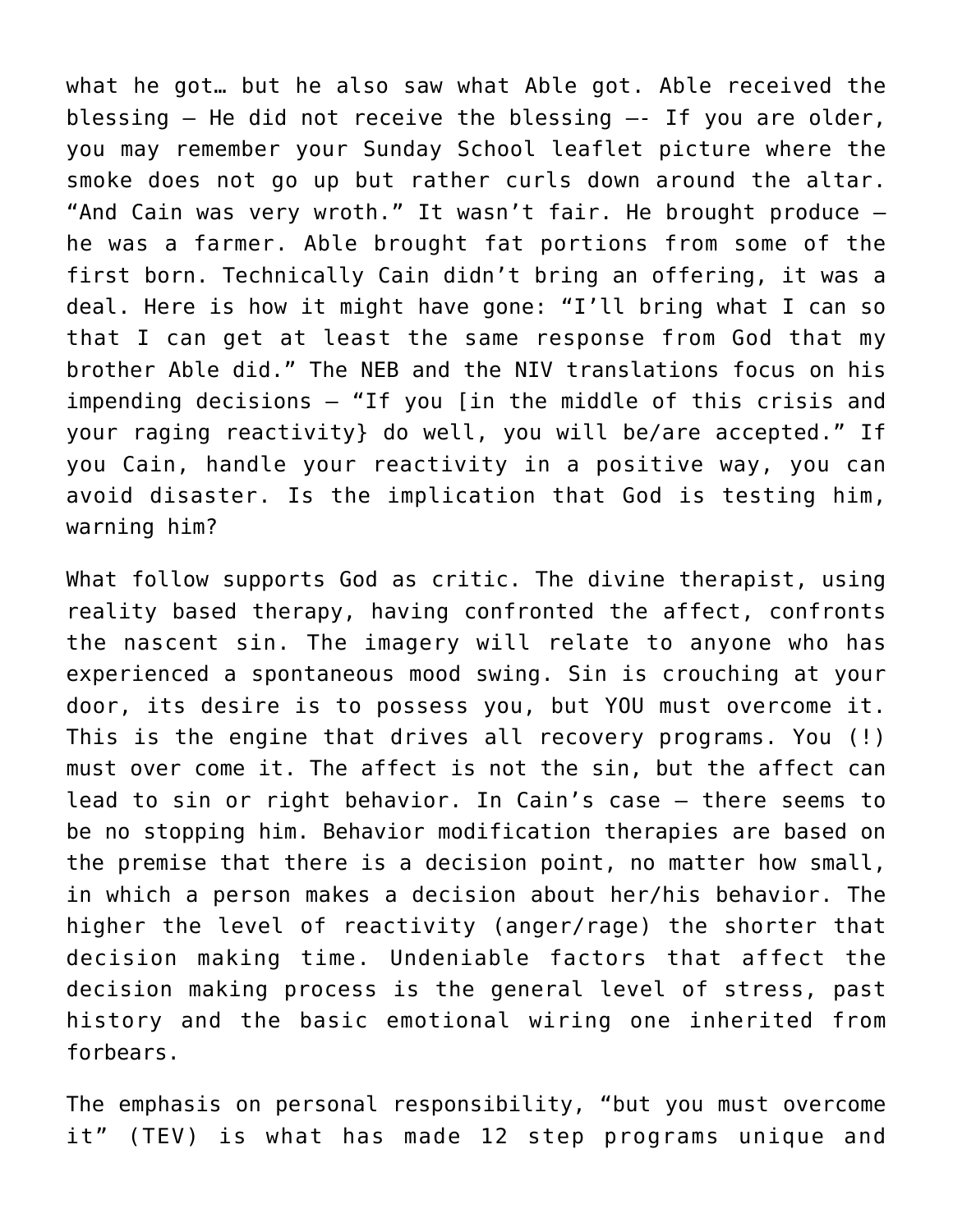successful. Blaming and scapegoating are brought to an end. There is the rigid repentance track ("work the program") that finds it basis in the biblical process of repentance and forgiveness. The Divine critic, at work through His deputies – Nathan with David, Paul with Peter, Paul with the churches in Corinth, Galatia, Thessalonica, etc. – names the sin. Jesus himself is the quintessential practitioner in case after case, e.g. with the woman at the well, numerous times with the disciples, with Peter and Thomas in separate incidents post resurrection. Not all sin will be dispelled – Cain murdered his brother. There is every indication that the murder of my sister in law was pre meditated – as was Cain's murdering his brother. And to say the words with meaning  $-$  "forgive them for they know not what they do" – exhibits a faith that comes only from the far side of the cross.

But the story does not end there, nor dare the Pastoral Care encounter end with judgment. For indeed God's judgment is always "more than I can bear." (Cain's complaint). As Harry Wendt in his Crossways! Materials points out, in the stories of Adam and Eve, Cain and Able, The Flood and the Tower of Babel, the sequence of Sin and Judgment always concludes with Grace. For Cain, it was the "mark." Is this where the baptismal formula comes from? "Child of God you have been sealed by the Holy Spirit and marked with the cross of Christ forever?"

## **Which brings us finally so some observations about Pastoral Care in practice.**

Once the prescription is written and the glasses are fitted, we begin to see in scripture Pastoral Care in this "crossed" sense again and again. The pain is seen, the cry is heard and God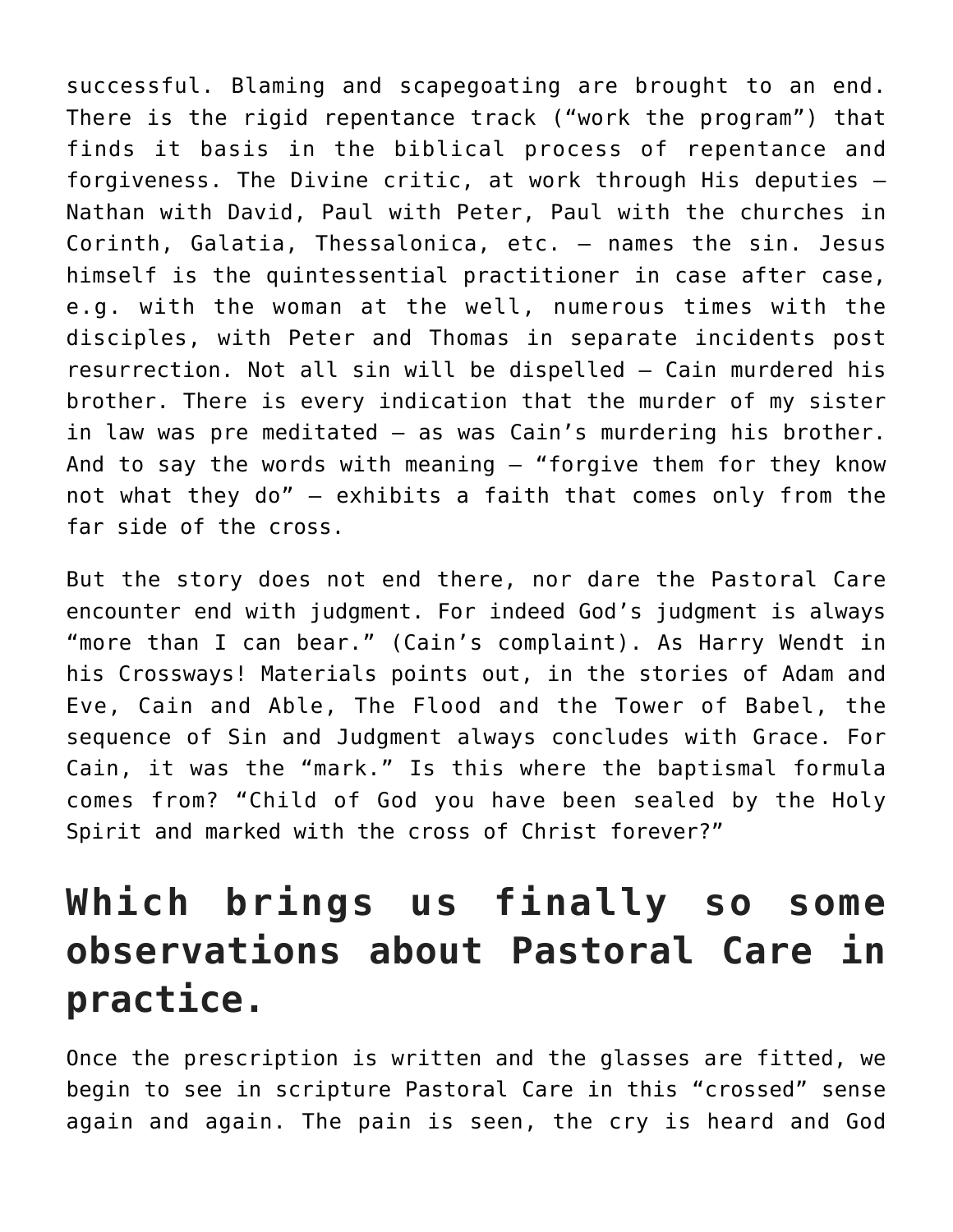responds. The temptation is to avoid, as I did for decades, the hard and prophetic work of proclaiming the one Gospel and framing the sacraments in a way that counterfeit gospels and the faux pastoral care, especially the OTC, "self help pastoral care" kind are exposed for what they are. But that needs to be done with care, as my example with one simple word about Bush's comment about fixing the economy illustrates. The simple formula "Sin – Judgment – Grace" hangs together. Not one part of the formula, however, comes with protocol that fits more than one situation. Sure, sin is sin, but…. Right, prescriptive Judgment is written but… Of course amazing Grace is undeserved love, but…

The hard work begins with the Pastoral Care provider addressing her/his own cry and allowing it to be heard in the Community of Christ. This is where the great gifts and contribution of CPE and any sort of clinical training become invaluable to the Pastoral Care practitioner. On a lay level, one is hard pressed to find fault with the Stephen Ministry program, because it has benefited immensely from the wisdom gained by the Kenneth Haugk's unique background as a LCMS pastor and clinical psychologist. For professional church workers, the CPE experience is still invaluable, However, systems theory seminars (Peter Steinke's work) that help care givers work through their own family of origin issues can provide great help in getting the personal and prejudicial to a manageable level.

The balance of Law and Gospel in application is predicated to a great degree on how that has been worked through on a deeply personal level. Henri Nouwen's writings, especially his classic The Wounded Healer provides encouragement for that kind of introspection, as does The Road Less Traveled. Psychotherapy, with a therapist who has boundaries intact and is respectful of the religious experience can be immensely helpful. Personal experiences sensitize the ear to hear the cry and the eye to see the pain. Active participation in a worshipping community where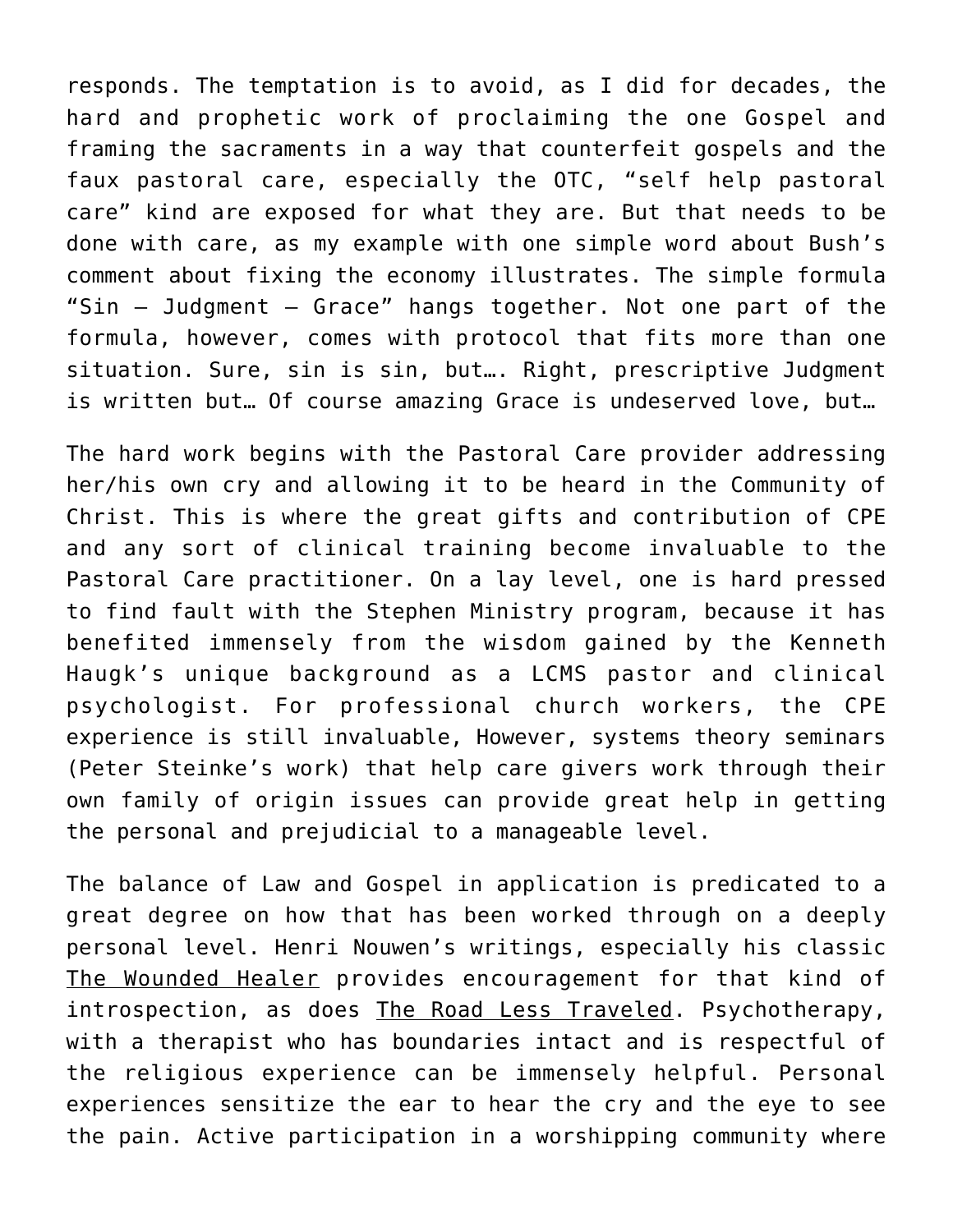the entire drama of sin judgment grace is lived out and spoken and celebrated on a weekly basis is a non negotiable. While the last thing someone in the midst of the tragedy wants to hear is your tragedy of 30 years ago, as the relationship builds – the question will ultimately come back, "what about you…?" And if it doesn't come, later as the process of Pastoral Care matures, permission may be asked to share your own story.

Walking in someone else's shoes is not a pre requisite to provide Pastoral Care. What is necessary is one's own crossing narrative, where the diagnoses and the prognoses have been lived out in the daily putting death the old man with all its sins and evil lusts and day after day putting on the new man to live before God (honestly) in righteousness and purity forever.

Pastoral Care is relational. The relational is diagnostic first. Sensitivity to the history of the cry becomes so important, for often the cry is generational. Wisdom to interpret the true cry is necessary for often the cry is disguised. Relations take time. They take time to build the trust that removes the veneers of denial. Pastoral Care takes its time to build a shared vocabulary, a vocabulary that will echo the one gospel and the sacrament of the receiving community of faith. The community of faith provides the context.

Pastoral Care is contextual. The cry that comes from a LCMS middle aged man who was raised in a Lutheran home and went to a Lutheran elementary school who has lost his wife in an auto accident will be different from the cry that comes from a 20 something single woman who has just had her third child by a third father. The ability to hear a response will be different for a veteran of Iraq suffering from PTSD than for a professional church work. Within the church/worshipping community, we never know what we are dealing with until the cry comes forth, is heard and placed in its originating context.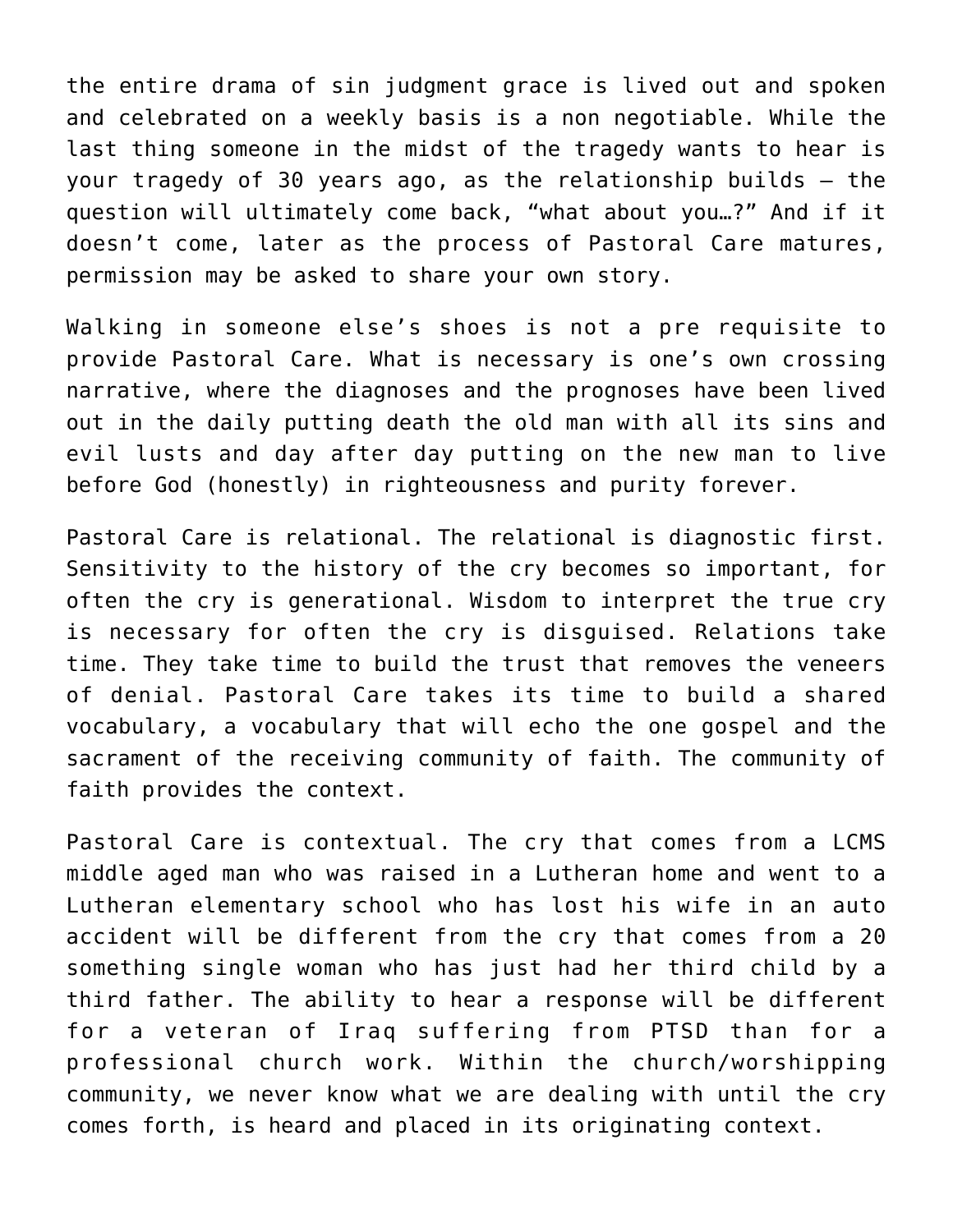Pastoral Care for the faithful within the community is the tears and joys of harvest time. Hungry for the word, appreciative of God criminate activity in their lives and bodies, they celebrate the feast that is to come. The liturgy with its rites and language is there to be unleashed with the power of centuries old and breath taking new expressions of Sin, Judgment and Grace. All Saints' days, Lent – especially Good Friday, the Easter Vigil and Easter are opportunities to celebrate the joy of victory of God acting in our midst – as the antiphon for Easter proclaimed 'On this day the Lord has acted!" And weekly "This is the feast of victory…" or any of the great variations of the Gloria.

Pastoral Care for the tangentially connected – and this is not a small group – presents the greatest challenge. These are the people, now more than ever, who were at one point connected to the worshipping community in some active way, but now are the "de-churched." They are brought back crying. The megaphone of pain has awakened them. They are now the unhappy. Some want to wrestle with God. Others want the release of the cry. They remember, usually faintly and with not a little distortion, that there are promises for the broken. Psalm 23 may linger in their memory, or the Lord's Prayer. The connection is so fragile. They come to see if "they are still in business." They come often not knowing why, except that there is a place and a person for them. With these, the development of the Pastoral Care relationship can be powerful and almost immediate. But for others, the brief promising encounter ends with the frustrating realization that a lasting connection was not made with the One who offers so much.

Finally, Pastor Care for those who know not the One but know a lot of other ones, those who know and have tried many gospels but have never heard the One Gospel – Oh dear Lord, for this equip us and make us bold and courageous. For what ties us to them is the "cry."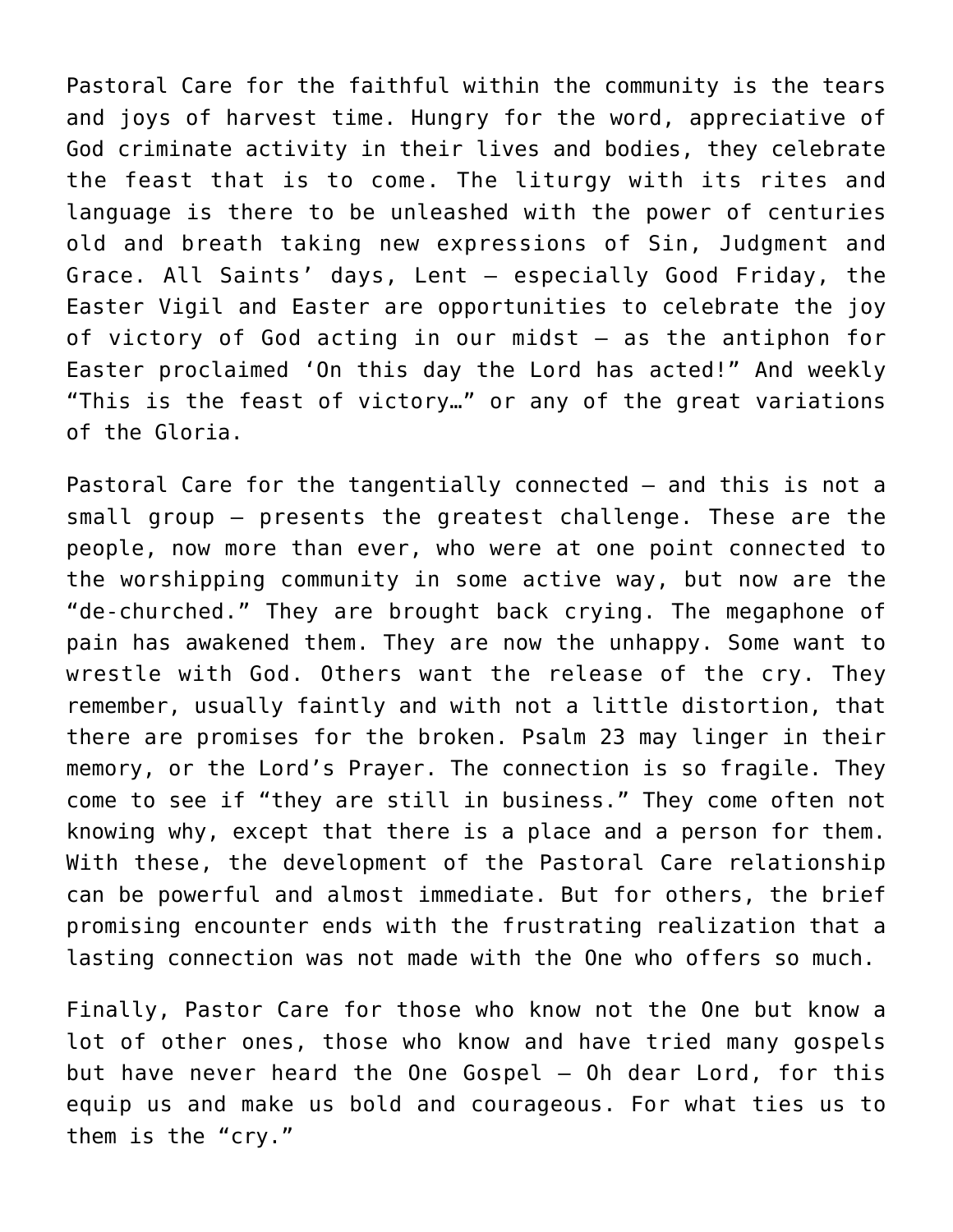Several suggestions:

For reading and referral A Grief Observed C. S. Lewis Disappointment with God, Three Questions No One Asks Aloud Philip Yancey Mourning into Dancing Walter Wangerin, Jr. The Shack William P Young The Road Less Traveled M. Scott Peck

For those who have experience the loss of a loved one and have made the worshipping community their home, I have found nothing better than this:

Berthold Von Schenk (1895 – 1974) For all the Saints A prayer book for and by the Church IV

When we are bereft of dear ones, it is tremendous shock. For a time we are stunned. Not everyone can feel at once their continuing companionship. We should not for that reason despair. An adjustment must take place in our lives, reaching deep into our habits, emotions and thoughts. Some souls may make this adjustment quickly. For most of us it comes slowly and hard; many an hour is filled with loneliness and agonizing doubt.

By ourselves we can never make this adjustment. We must come to a sense of the continuing presence of our loved ones, and we can do this if we realize the presence of our Living Lord. As we seek and find our Risen Lord we shall find our dear departed. They are with Him, and we find the reality of their continued life through Him. They worship the Risen Christ face to face, while we worship the same Risen Christ under the veil of bread and wine at the Altar. At the Communion we are linked with Heaven, with the Communion of Saints, with our loved ones. Here at the Altar, focused to a point, we find our communion with the dead; for the Altar is the closest meeting place between us and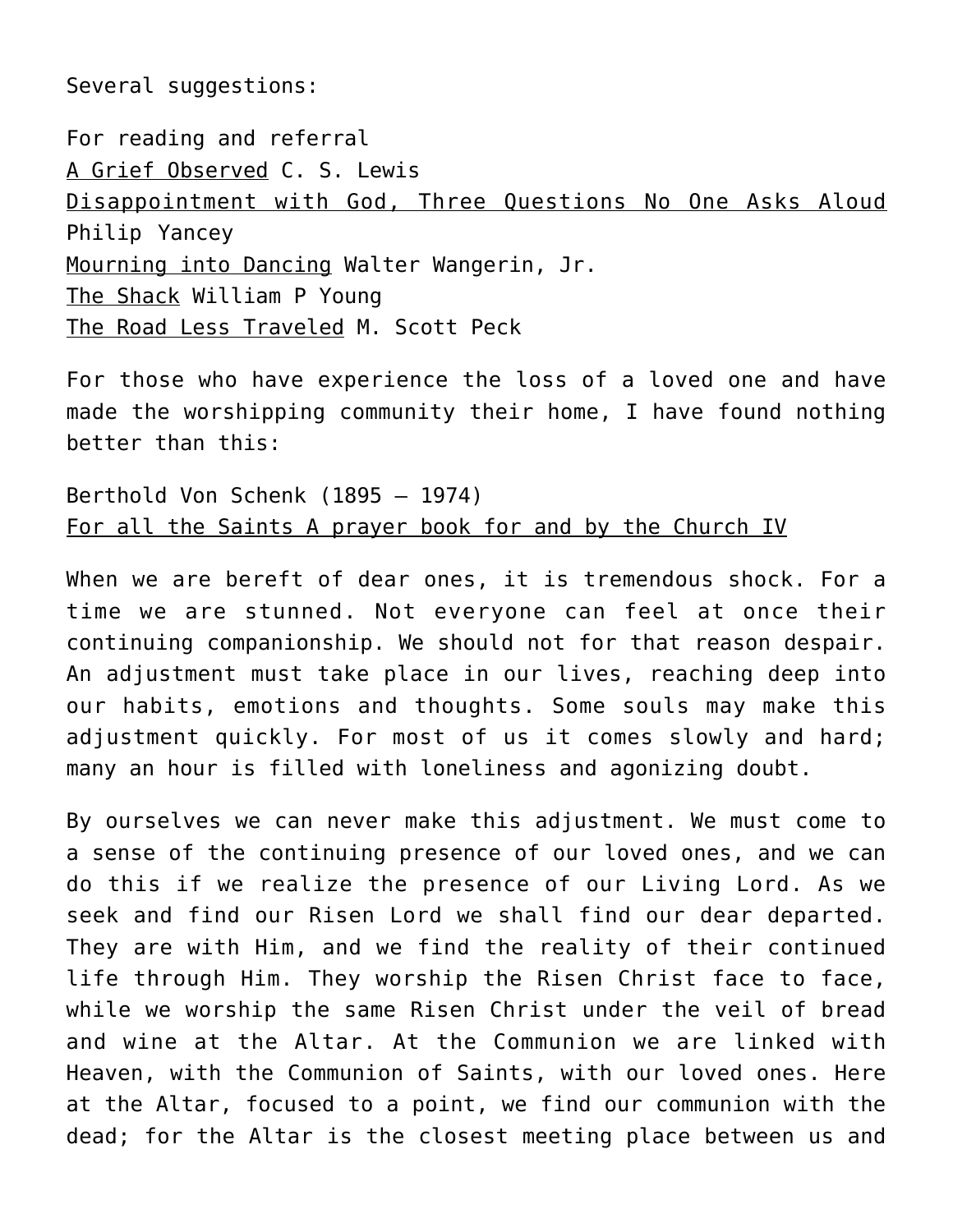our Lord. That place must be the place of closest meeting with our dead who are in His keepings. The Altar is the trysting place where we meet our beloved Lord. It must, therefore, also be the trysting place where we meet our loved ones, for they are with the Lord.

How pathetic it is to see men and women going out to the cemetery, kneeling at the mound, placing little sprays of flowers and wiping their tears from their eyes, and knowing nothing else. How hopeless they look. Oh, that we could take them by the hand, away from the grave, out through the cemetery gate, in through the door of the church, and up the nave to the very Altar itself, and there put them in touch, not with the dead body of their loved one, but with the living soul who is with Christ at the Altar. Our human nature needs more than the assurance that some day and in some way we shall again meet our loved ones "in heaven." That is all gloriously true. But how does that held us now?

When we, then, view death in the light of the Communion of Saints and Holy Communion, there is no helpless bereavement. My loved one has just left me and has gone on a long journey. But I am in touch with her. I know that there is a place where we can meet. It is at the Altar. How it thrills me when I hear the words of the Liturgy, "Therefore with angels and archangels and all the company of Heaven," for I know that she is there with that company of Heaven, the Communion of Saints, with the lord. The nearer I come to my lord in Holy Communion , the nearer I come to the saints, to my own loved ones. I am a member of the Body of Christ, I am the living cell in that spiritual organisms, partaking of the life of the other cells, and sharing in the Body of Christ Himself.

There is nothing fanciful or unreal about this. Indeed, it is the most real thing in my life. Of course, I miss my loved one.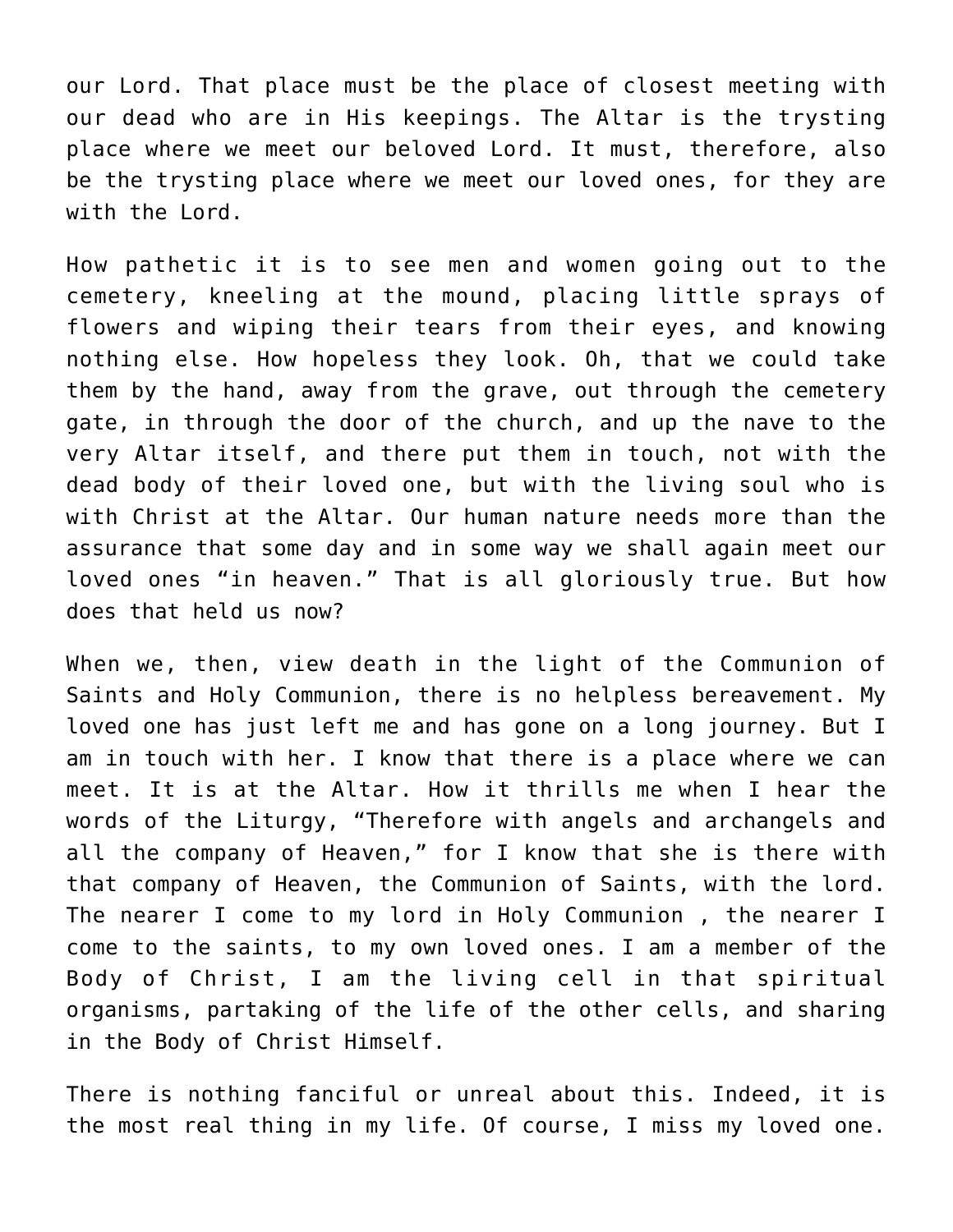I should miss her if she took a long holiday trip. But now, since she is what some people call dead, she is closer to me that ever. Of course, I miss her physical presence bitterly. I miss her voice and the sound of approaching footsteps. But I have not lost her. And when my sense of loss becomes too great, I can always go to my meeting place at the Altar where I receive the Body and Blood of my Lord that preserves my body and soul just as it ahs preserved her unto everlasting life. Do learn to love th Altar as the meeting place with your beloved who have passed within the veil. Here again the sacraments the heart of our religion. The Blessed Sacrament links us not merely to Bethlehem and Calvary, but to the whole world beyond the grace as well, for at the Altar, the infinite is shrined in the finite; Heaven stoops down toe earth; and the seen and the unseen meet.

"Oh, God the King of Saints, we praise and magnify Thy Holy Name for all Thy servants, who have finished their course in Thy faith and fear, for the Blessed Virgin Mary, for the Holy Patriarchs, Prophets, Apostles, and Martyrs, for all Thy other righteous servants; and we beseech Thee that, encouraged by their example, Strengthened by their fellowship, we may attain unto everlasting life, through the merits of Thy Son Jesus Christ our Lord. Amen."

And for the place of the Sacrament in the ongoing life stream of Pastoral Care, this by Dom Gregory Dix Dom Gregory Dix (1901 – 1951) For All The Saints A prayer book for and by the Church IV

[Jesus instituting the Lord's Supper] told his friends to do this henceforward with the new meaning "for the *anamnesis*" [recalling or re-presenting] of Him, and they have done it always since.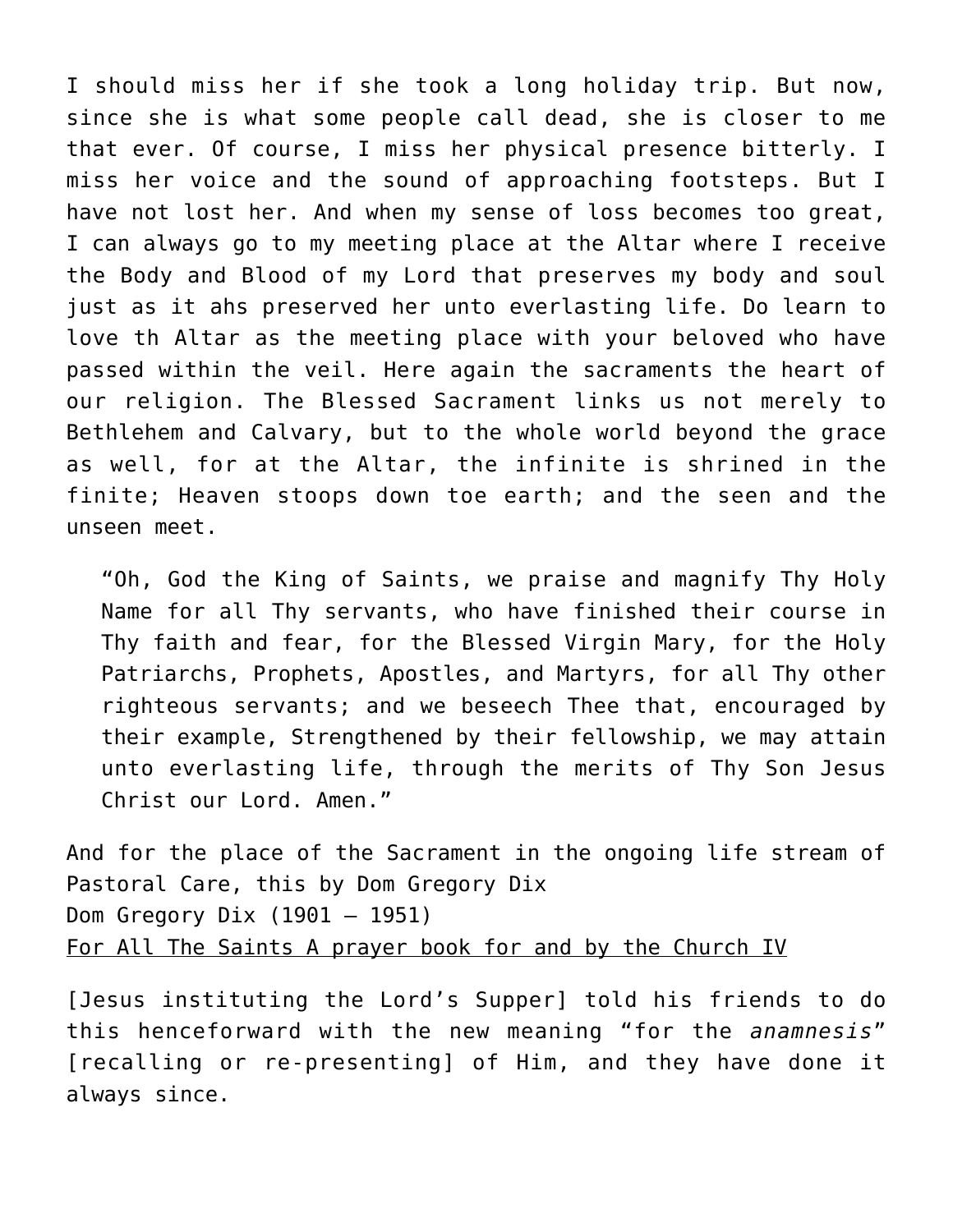Was ever another command so obeyed? For century after century, spreading slowly to every continent and country and among every race on earth, this action has been done, in every conceivable human circumstance, for every conceivable human need from infancy and before it to extreme old age and after it, from the pinnacles of earthly greatness to the refuge of fugitives in the caves and dungeons of the earth. Men have found no better thing than this to do for kings at their crowning and for criminals going to the scaffold; for armies in triumph or for a bride and bridegroom in a little country church; for the proclamation of a dogma or for a good crop of wheat; for the wisdom of the Parliament of a good crop of wheat; for the wisdom of the Parliament of a mighty nation or for a sick old woman afraid to die; for a schoolboy sitting an examination; for Columbus setting out to discover America; for the famine of whole provinces or for the dead soul of a lover; in thankfulness because my father did not die of pneumonia; for a village headman much tempted to return to fetish because the yams had failed; because the Turk was at the gates of Vienna; for the repentance of Margaret; for the settlement of a strike; for a son for a barren woman; for Captain so-and-so, wounded and prisoner of war; while the lions roared in the nearby amphitheatre; on the beach at Dunkirk; while the hiss of scythes in the thick June grass came faintly through the windows of the church tremulously, by an old monk on the fiftieth anniversary of his vows; furtively, by an exiled bishop who had hewn timber all day in a prison camp near Murmansk; gorgeously for the canonization fo S. Jon of Ac-one could fill many pages with the reasons why men have done this, and not tell a hundredth part of the. And vest of all, week by week and month by month, on a hundred thousand successive Sundays, faithfully unfailingly, across all the parishes of Christendom, the pastors have done this jus to *make* the *plebs sancta Dei*– the holy common people of God.